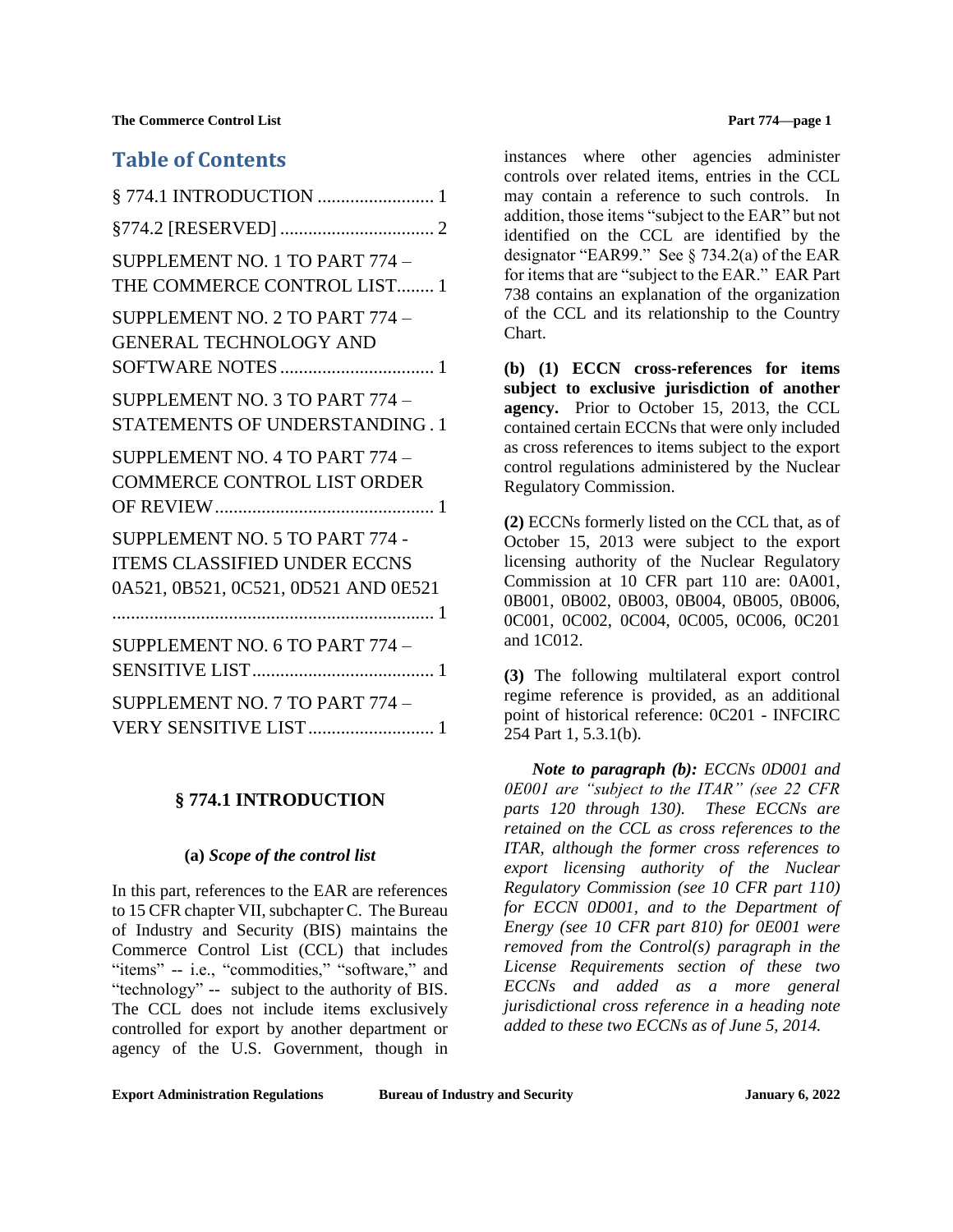### **(c)** *Where to find the CCL?*

The CCL is contained in Supplement No. 1 to this part, and Supplement No. 2 to this part contains the General Technology and Software Notes relevant to entries contained in the CCL.

## **(d)** *Conventions related to the use of quotation marks on the CCL*

The use of double quotation marks on the CCL is intended to be an aid to alert you to terms used on the CCL that are defined in part 772 (Definitions of Terms), or for purposes of ECCNs, where a definition is provided in the "related definitions" paragraph in the License Requirements section of ECCNs or sometimes in Notes and Technical Notes for particular ECCNs and that definition is specific to that particular ECCN. In this sense the quotes are helpful both in the use of single and double quotes, but a good compliance practice is to familiarize yourself with the defined terms in part 772, and when reviewing a control parameter on the CCL that uses a term that is not in quotes to be aware it may be defined in part 772. It is also a useful compliance practice to review the "Related Definitions" paragraph and Notes and Technical Notes to determine if the term is defined for purposes of a particular ECCN.

**(1) Use of double quotes.** If a term on the CCL uses double quotes it means there is a defined term in part 772. However, the absence of double quotes does not mean that a term used on the CCL is not defined in part 772. Because the CCL includes many terms that are defined in part 772, BIS's practice is to use double quotes for certain key terms and to use double quotes when needed for consistency with multilateral export control regime based entries, such as many derived from control lists, in particular for the Wassenaar Arrangement that also uses the double quotes convention. However, because of the large number of defined terms used on the CCL and a desire to avoid hindering readability by placing quotes around too many words used in particular ECCNs, BIS's practice is to not add double quotes around certain terms, such as items and commodities. This convention also applies to the use of double quotes within the Definition of Terms section under part 772.

**(2) Use of single quotes.** The CCL also includes a convention regarding the use of single quotes. Single quotes on the CCL identify a term as a defined term in the context of a particular ECCN. This convention also applies to the use of single quotes within the Definition of Terms section under part 772.

# *(e) Chemicals identified by Chemical Abstracts Service (CAS) number*

In some instances chemicals are listed by name and CAS number. The list applies to chemicals of the same structural formula (including hydrates) regardless of name or CAS number. CAS numbers are shown to assist in identifying a particular chemical or mixture, irrespective of nomenclature. CAS numbers cannot be used as unique identifiers because some forms of the listed chemical have different CAS numbers, and mixtures containing a listed chemical may also have different CAS numbers.

# <span id="page-1-0"></span>**§774.2 [RESERVED]**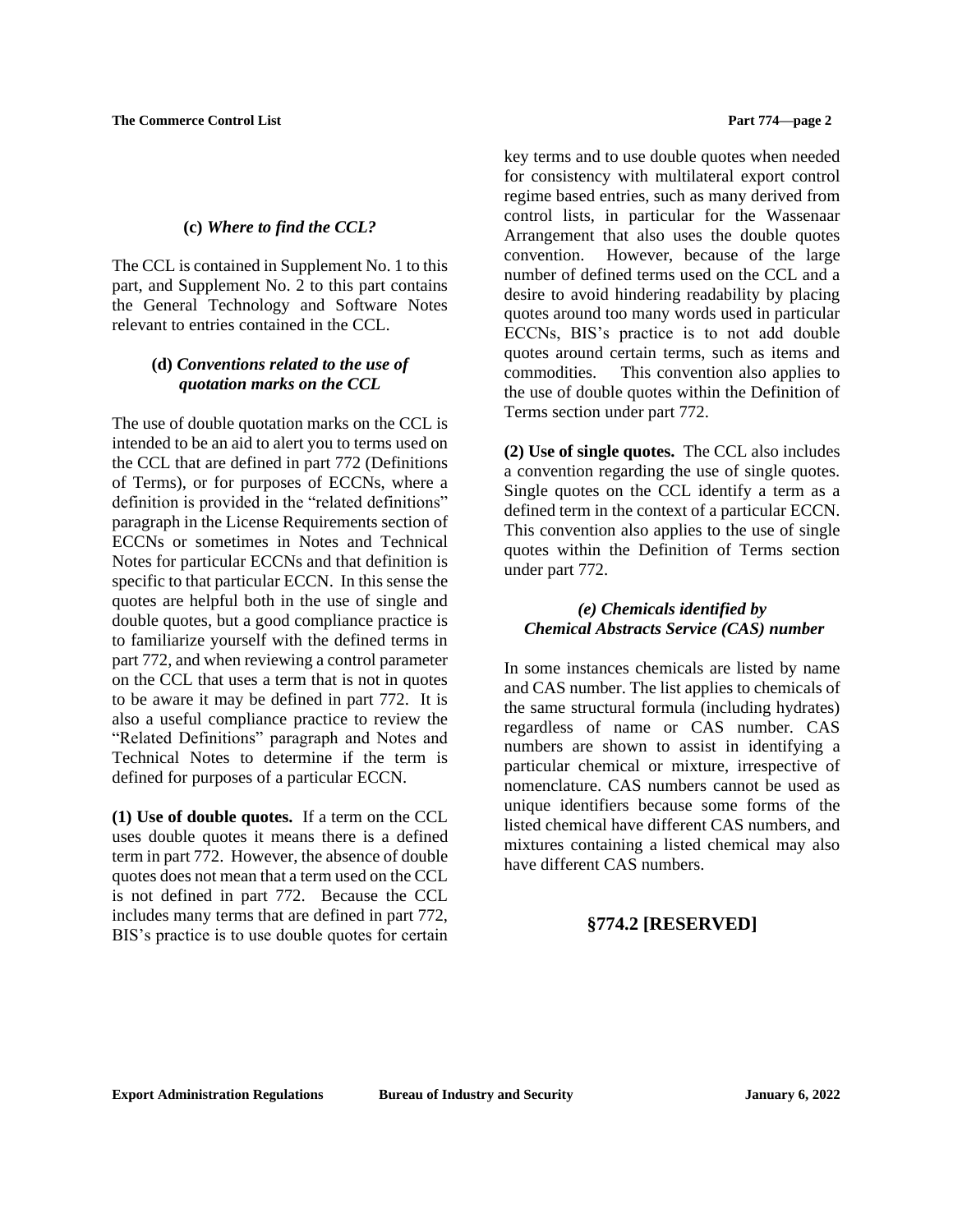# <span id="page-2-0"></span>**SUPPLEMENT NO. 1 TO PART 774 – THE COMMERCE CONTROL LIST**

The Commerce Control List is in a separate file.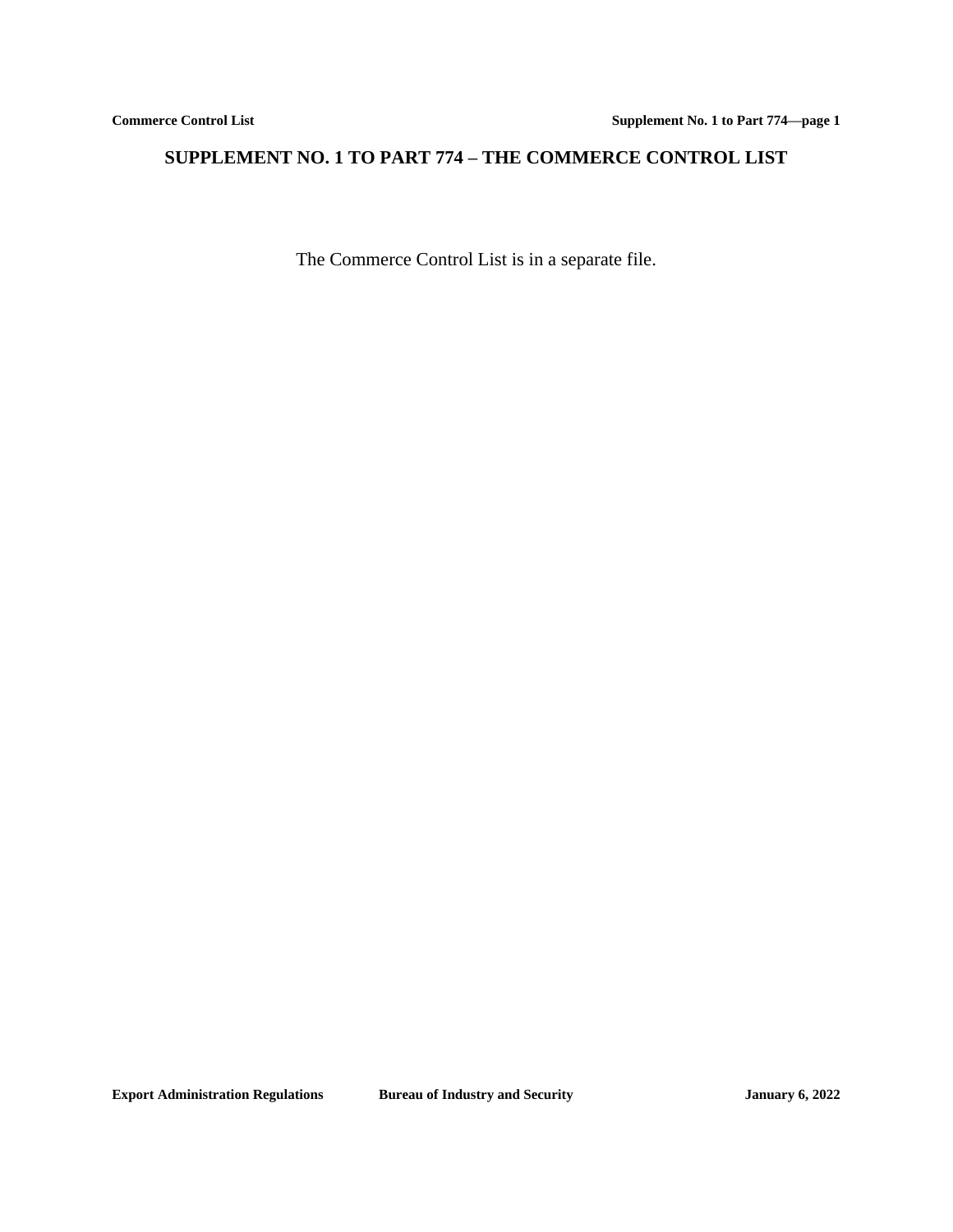# <span id="page-3-0"></span>**SUPPLEMENT NO. 2 TO PART 774 – GENERAL TECHNOLOGY AND SOFTWARE NOTES**

### **1.** *General Technology Note***.**

The export of "technology" that is "required" for the "development", "production", or "use" of items on the Commerce Control List is controlled according to the provisions in each Category.

"Technology" "required" for the "development", "production", or "use" of a controlled product remains controlled even when applicable to a product controlled at a lower level.

License Exception TSU is available for "technology" that is the minimum necessary for the installation, operation, maintenance (checking), or repair of those products that are eligible for License Exceptions or that are exported under a license.

*N.B.: This does not allow release under a License Exception of the repair "technology" controlled by 1E002.e, 1E002.f, 8E002.a, or 8E002.b.*

*N.B.: The 'minimum necessary' excludes "development" or "production" technology and permits "use" technology only to the extent "required" to ensure safe and efficient use of the product. Individual ECCNs may further restrict export of "minimum necessary" information.*

### **2.** *General Software Note***.**

License Exception TSU (mass market software) (see § 740.13 of the EAR) is available to all destinations, except countries in Country Group E:1 of Supplement No. 1 to part 740 of the EAR, for release of "software" which is any of the following:

1. Generally available to the public by being:

a. Sold from stock at retail selling points, without restriction, by means of:

1. Over the counter transactions;

2. Mail order transactions;

3. Electronic transactions; *or*

4. Telephone call transactions; *and*

b. Designed for installation by the user without further substantial support by the supplier.

2. [RESERVED] *See § 734.3(b)(3) for "publicly available technology and software."*

3. The minimum necessary "object code" for the installation, operation, maintenance (checking) or repair of those items whose export has been authorized.

*Note: Minimum necessary "object code" does not enhance or improve the performance of an item or provide new features or functionality.*

*Note: The General Software Note does not apply to "software" controlled by Category 5 part 2 "Information Security"). For "software" controlled by Category 5, part 2, see Supplement No. 1 to part 774, Category 5, part 2, Note 3 – Cryptography Note.*

**3.** *General "Information Security" Note*.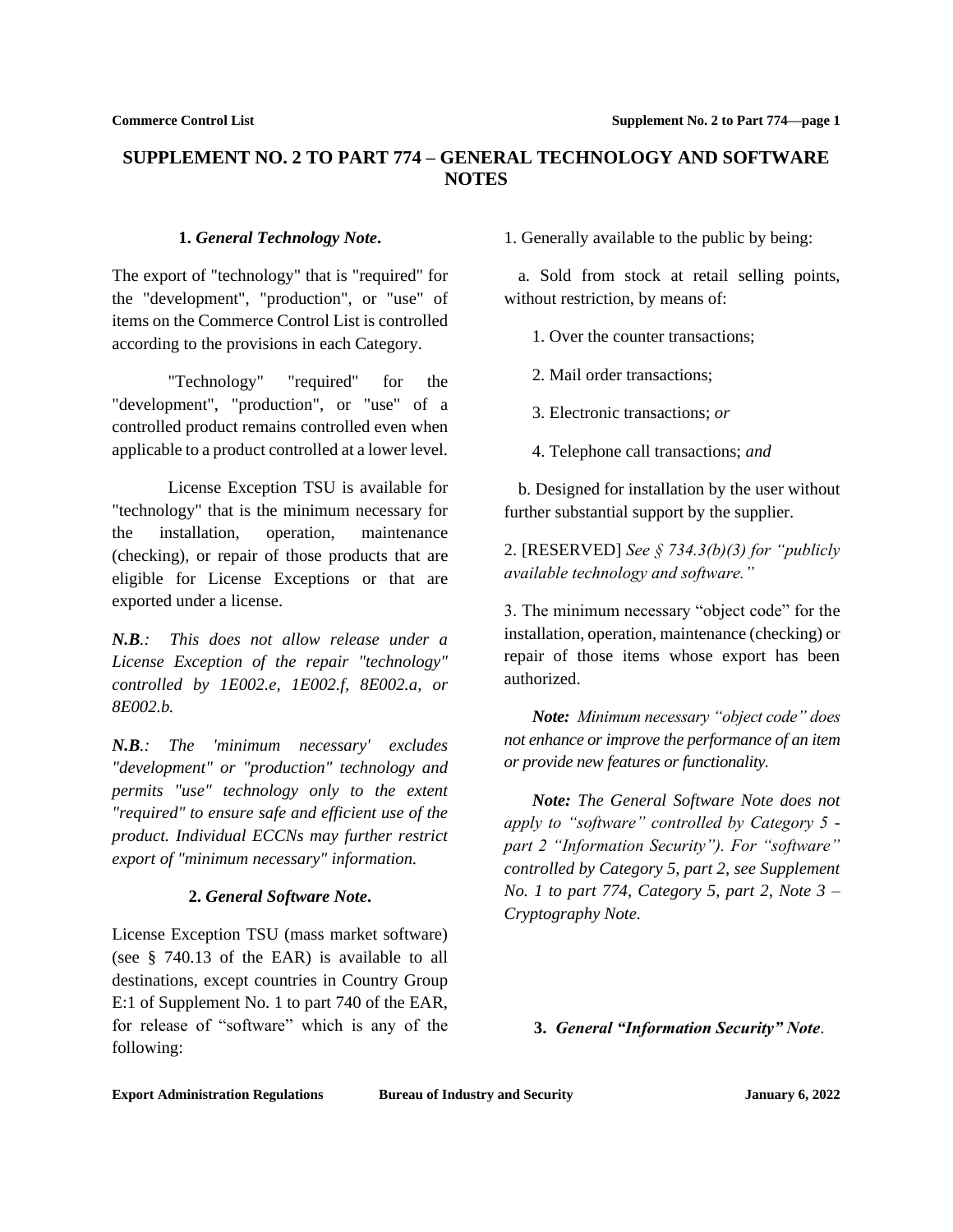"Information security" items or functions should be considered against the provisions in Category 5–Part 2, even if they are components, "software" or functions of other items.

**Commerce Control List Supplement No. 2 to Part 774—page 2**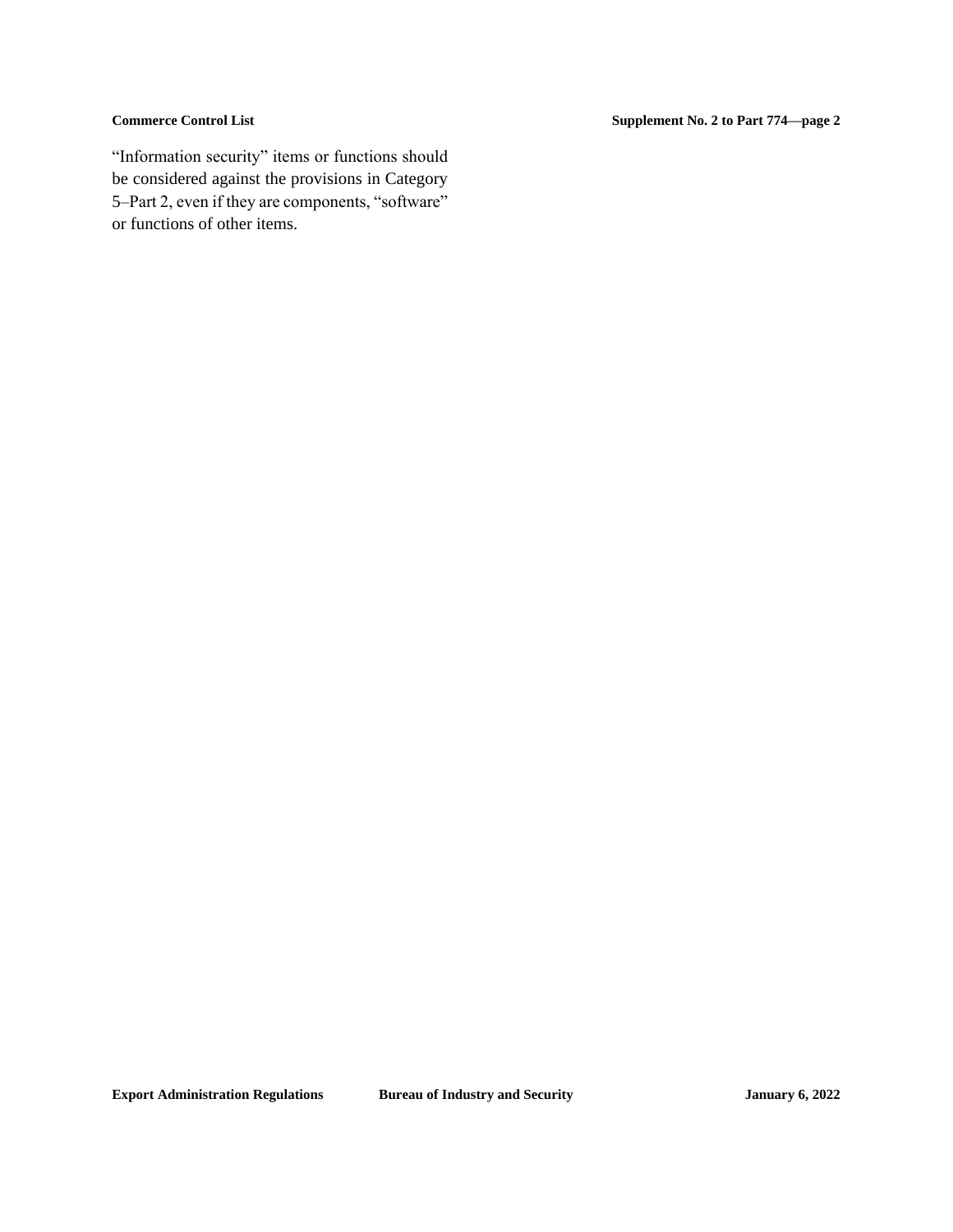# <span id="page-5-0"></span>**SUPPLEMENT NO. 3 TO PART 774 – STATEMENTS OF UNDERSTANDING**

# *(a) Statement of Understanding - medical equipment.*

Commodities that are 'specially designed for medical end-use' that 'incorporate' commodities or software on the Commerce Control List (Supplement No. 1 to part 774 of the EAR) that do not have a reason for control of Nuclear Nonproliferation (NP), Missile Technology (MT), or Chemical & Biological Weapons (CB) are designated by the number EAR99 (i.e., are not elsewhere specified on the Commerce Control List).

## *Notes to paragraph a:*

*(1) 'Specially designed for medical end-use' means designed for medical treatment or the practice of medicine (does not include medical research).*

*(2) Commodities or software are considered 'incorporated' if the commodity or software is: Essential to the functioning of the medical equipment; customarily included in the sale of the medical equipment; and exported or reexported with the medical equipment.*

*(3) Except for such software that is made publicly available consistent with § 734.3(b)(3) of the EAR, commodities and software 'specially designed for medical end-use' remain subject to the EAR.*

*(4) See also § 770.2(b) interpretation 2, for other types of equipment that incorporate items on the Commerce Control List that are subject to the EAR.*

*(5) For computers used with medical equipment, see also ECCN 4A003 note 2 regarding the "principal element" rule.*

*(6) For commodities and software "specially designed" for medical end use that incorporate an encryption or other "information security" item subject to the EAR, see also section 3 (General "Information Security" Note (GISN)) to Supplement No. 2 to this part.* 

# *(b) Statement of Understanding - Source Code.*

For the purpose of national security controlled items, "source code" items are controlled either by "software" or by "software" and "technology" controls, except when such "source code" items are explicitly decontrolled.

# *(c) Category 5 - Part 2 - Note 4 Statement of Understanding.*

All items previously described by Notes (b), (c) and (h) to 5A002 are now described by Note 4 to Category 5 - Part 2. Note (h) to 5A002 prior to June 25, 2010 stated that the following was not controlled by 5A002:

Equipment specially designed for the servicing of portable or mobile radiotelephones and similar client wireless devices that meet all the provisions of the Cryptography Note (Note 3 in Category 5, Part 2), where the servicing equipment meets all of the following:

(1) The cryptographic functionality of the servicing equipment cannot easily be changed by the user of the equipment;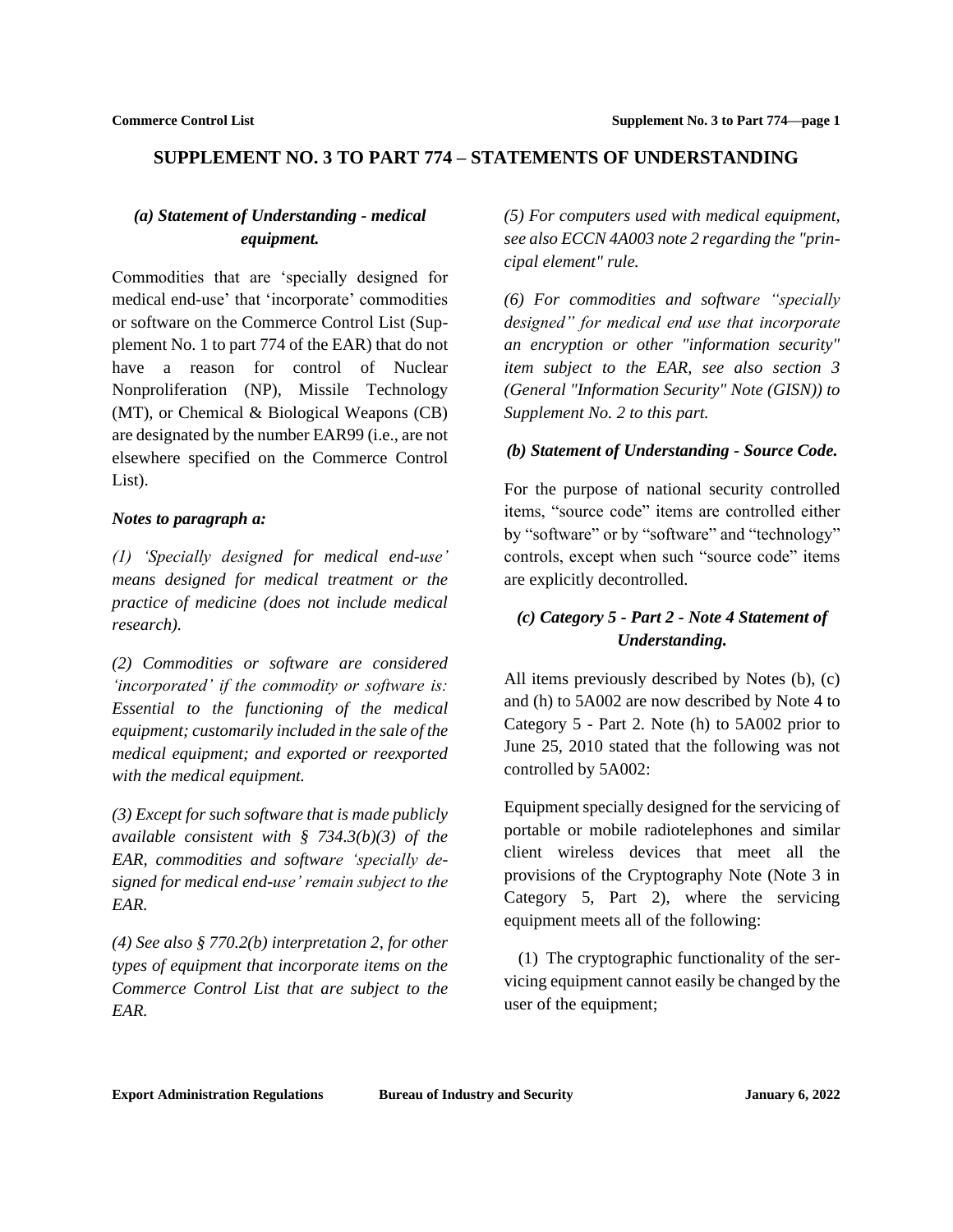(2) The servicing equipment is designed for installation without further substantial support by the supplier; and

(3) The servicing equipment cannot change the cryptographic functionality of the device being serviced.

## *(d) Statement of Understanding—Used Goods.*

The specifications in the Commerce Control List apply equally to new or used goods. In the case of used goods, an evaluation by the Bureau of Industry and Security may be carried out in order to assess whether the goods are capable of meeting the relevant specifications.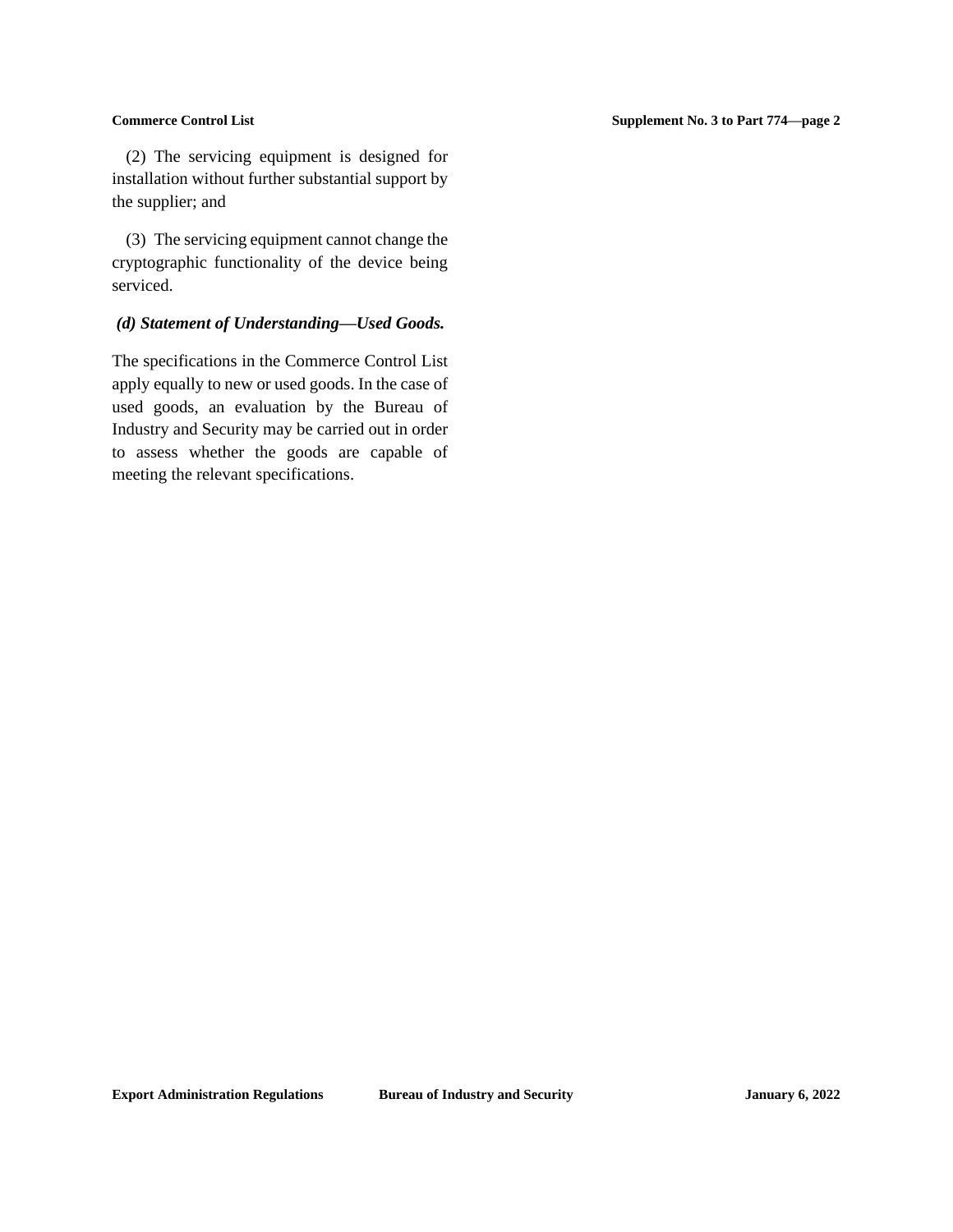# **SUPPLEMENT NO. 4 TO PART 774 – COMMERCE CONTROL LIST ORDER OF REVIEW**

<span id="page-7-0"></span>**(a)** As described in EAR § 734.3, the EAR govern only items "subject to the EAR," e.g., items not subject to the exclusive jurisdiction of another agency. Thus, for example, if an item is described in the U.S. Munitions List (USML) (22 CFR Part 121) of the International Traffic in Arms Regulations (ITAR) (22 CFR Parts 120- 130), including one of its catch-all paragraphs, then the item is a "defense article" subject to the ITAR and there is no need to review the CCL with respect to whether it describes the item. See 22 CFR § 120.6 ("Defense article means any item or technical data designated in § 121.1 of the ITAR. The policy described in § 120.3 is applicable to designations of additional items"). If an item is not described on the USML and is otherwise "subject to the EAR," then work through each of the following steps to determine where the item is covered by the CCL or, if it is not covered by the CCL, and is therefore designated as EAR99.

**(1) Step 1.** To classify an item "subject to the EAR" against the CCL, review the general characteristics of the item. This will usually guide you to the appropriate category (0 through 9) on the CCL.

**(2) Step 2.** Once the potentially applicable CCL categories are identified, determine which product group within the CCL category or categories -- i.e., A, B, C, D, or E -- is applicable to the item.

**(3) Step 3**. The "600 series" describes military items that were once subject to the ITAR. The 9x515 ECCNs describe "spacecraft," related items, and some radiation-hardened

microelectronic circuits that were once subject to the ITAR under USML Category XV. Just as the ITAR effectively trumps the EAR, items described in a 9x515 ECCN or "600 series" ECCN trump other ECCNs on the CCL. Thus, the next step in conducting a classification analysis of an item "subject to the EAR" is to determine whether it is described in a  $9x515$  ECCN or "600" series" ECCN paragraph other than a "catch-all" paragraph such as a ".x" paragraph that controls unspecified "parts" and "components" "specially designed" for items in that ECCN or the corresponding USML paragraph. If so, the item is classified under that 9x515 ECCN or "600 series" ECCN paragraph even if it would also be described in another ECCN.

**(4) Step 4.** If the item is not described in a 9x515 ECCN or "600 series" ECCN, then determine whether the item is classified under a 9x515 ECCN or "600 series" catch-all paragraph, i.e., one that controls non-specific "parts," "components," "accessories," and "attachments" "specially designed" for items in that ECCN or the corresponding USML paragraph. Such items are generally in the ".x" paragraph of ECCN 9A515 or a "600 series" ECCN.

**(i) Step 4.a.** Determine whether the item would meet the criteria of either paragraphs (a)(1) or (a)(2) of the "specially designed" definition in  $\S$ 772.1 of the EAR. (These are informally known as the "catch" paragraphs.) If not applicable, then the item is not within the scope of the ECCN paragraph that contains a "specially designed" control parameter. Skip to Step 5.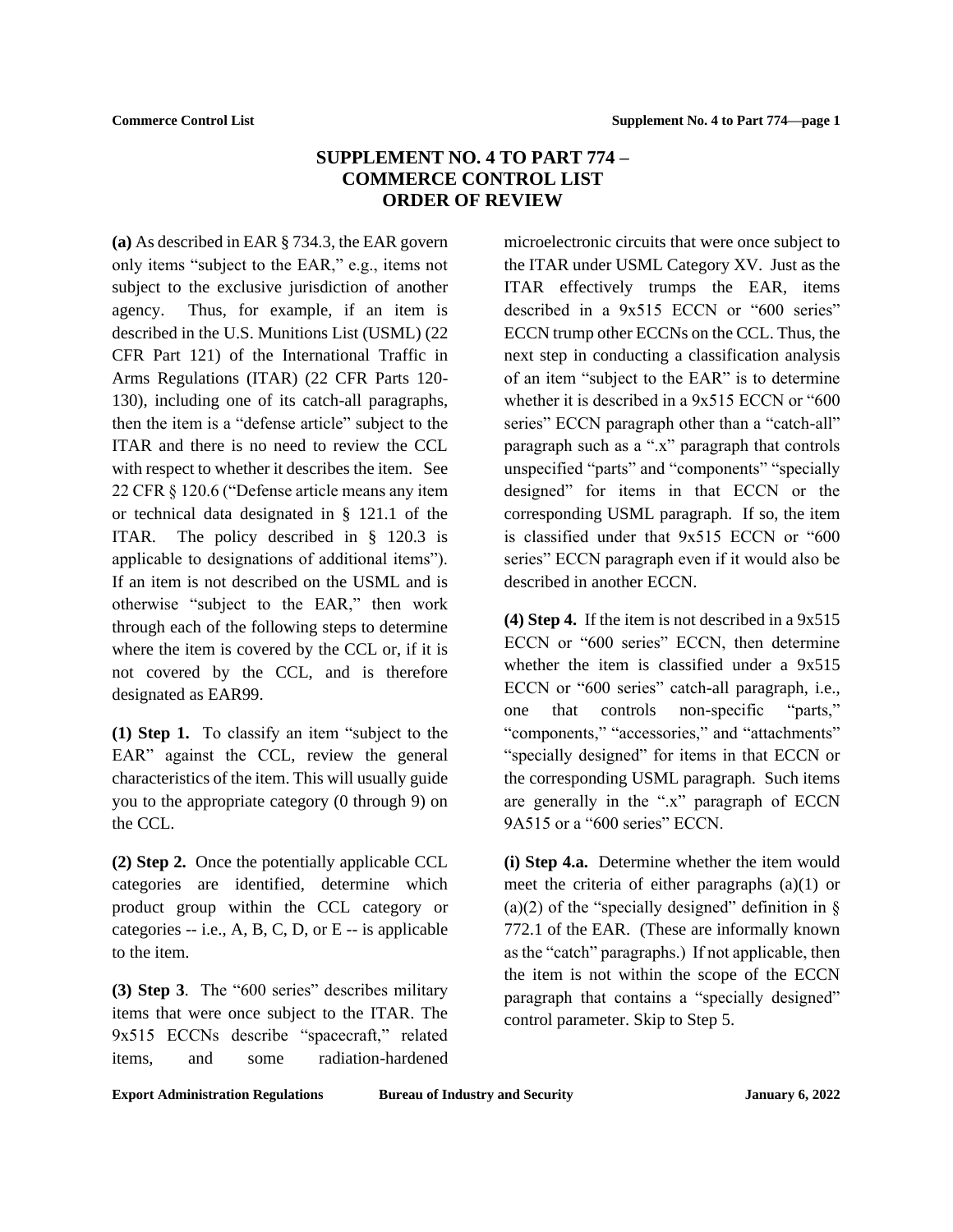**(ii) Step 4.b.** If the item meets the criteria of either paragraph  $(a)(1)$  or  $(a)(2)$  of the "specially designed" definition, then determine whether any of the provisions of paragraph (b) of the "specially designed" definition would apply. (These are informally known as the "release" provisions.) If so, then the item is not within the scope of the ECCN paragraph that contains a "specially designed" control parameter.

*Note to paragraph (a)(4): The emphasis on the word "control" in Steps 4.a and 4.b is deliberate. Some ECCNs use "specially designed" as a decontrol parameter. If an item would not be classified under a particular ECCN because it falls within the scope of either subparagraph (a)(1) or (a)(2) of the "specially designed" definition, then there is no need to analyze whether any element of paragraph (b) of the definition would apply to the item. One needs only review the "release" provisions in paragraph (b) of the "specially designed" definition if paragraph (a) of the "specially designed" definition applies to the item in a "control" paragraph of an ECCN that uses the term "specially designed."* 

**(5) Step 5.** If an item is not classified by a "600 series" or in a 9x515 ECCN, then starting from the beginning of the product group analyze each ECCN to determine whether any other ECCN in that product group describes the item.If any ECCN uses the term "specially designed," see Steps 4.a and 4.b above in paragraphs  $(a)(4)(i)$ and  $(a)(4)(ii)$  respectively. If the item is described in one of these ECCNs, then the item is classified under that ECCN.

**(6) Step 6.** If the item is not described under any ECCN of any category of the CCL, then the item is designated as EAR99. EAR99 items may require a license if destined for a prohibited or restricted end user, end use or destination. See paragraphs (g) through (n) of § 732.3 "Steps Regarding the Ten General Prohibitions," or General Prohibitions Four through Ten of part 736 of the EAR for license requirements other than those imposed by the CCL.

**(b)** [RESERVED].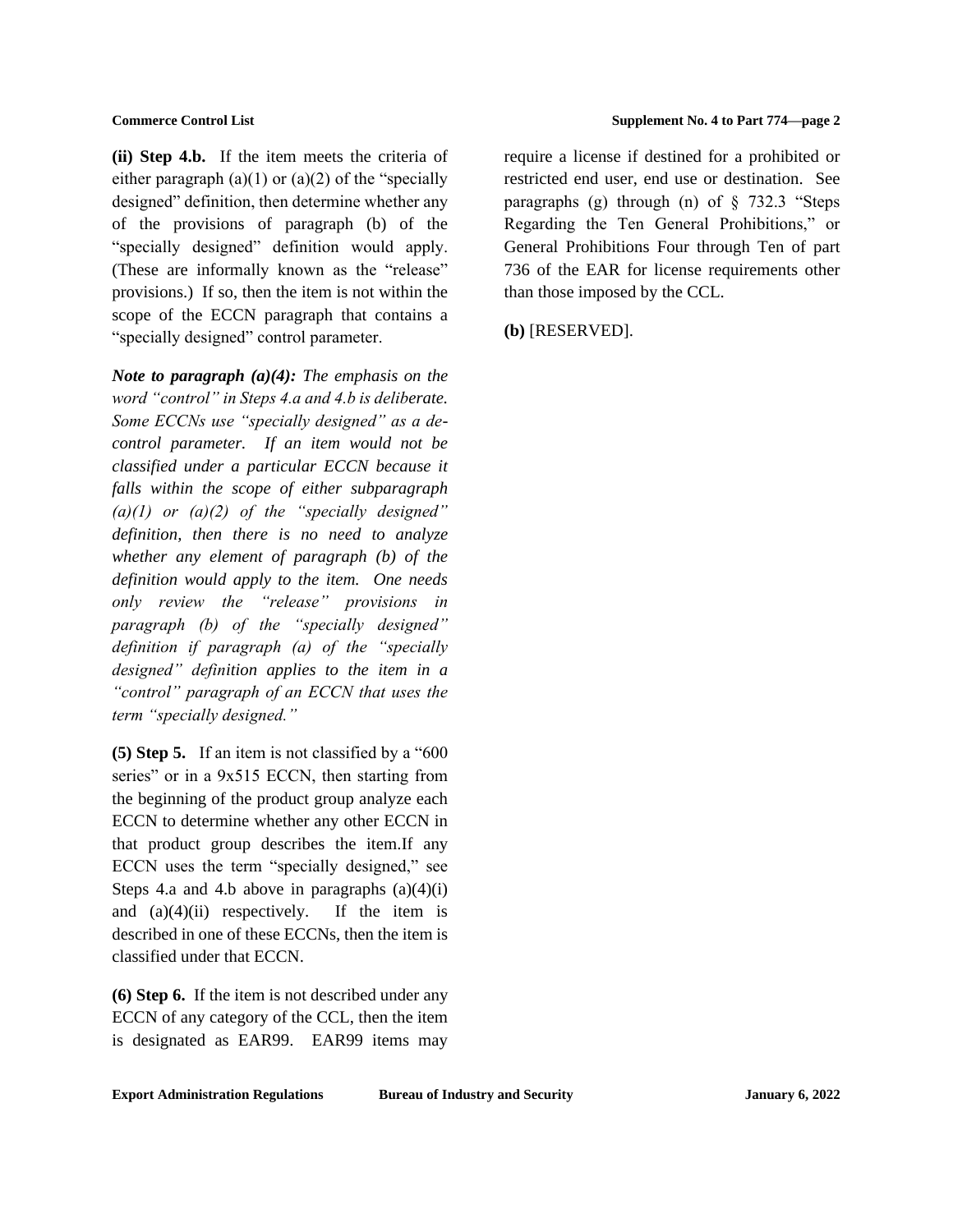# <span id="page-9-0"></span>**SUPPLEMENT NO. 5 TO PART 774 - ITEMS CLASSIFIED UNDER ECCNS 0A521, 0B521, 0C521, 0D521 AND 0E521**

The following table lists items subject to the EAR that are not listed elsewhere in the CCL, but which the Department of Commerce, with the concurrence of the Departments of Defense and State, has identified warrant control for export or reexport because the items provide at least a significant military or intelligence advantage to the United States or for foreign policy reasons.

| Item descriptor.<br><b>Note:</b> The description must match by<br>model number or a broader descriptor<br>that does not necessarily need to be<br>company specific. | Date of initial or<br>subsequent BIS<br>classification.<br>$(ID = initial date;$<br>$SD = subsequent$<br>date) | Date when the<br>item will be<br>designated<br>EAR99, unless<br>reclassified in<br>another ECCN<br>or the 0Y521<br>classification is<br>reissued. | Item-specific<br>license exception<br>eligibility.            |  |  |  |
|---------------------------------------------------------------------------------------------------------------------------------------------------------------------|----------------------------------------------------------------------------------------------------------------|---------------------------------------------------------------------------------------------------------------------------------------------------|---------------------------------------------------------------|--|--|--|
| 0A521. Systems, Equipment and Components.                                                                                                                           |                                                                                                                |                                                                                                                                                   |                                                               |  |  |  |
| [RESERVED]                                                                                                                                                          |                                                                                                                |                                                                                                                                                   |                                                               |  |  |  |
| 0B521. Test, Inspection and Production Equipment.                                                                                                                   |                                                                                                                |                                                                                                                                                   |                                                               |  |  |  |
| [RESERVED]                                                                                                                                                          |                                                                                                                |                                                                                                                                                   |                                                               |  |  |  |
| 0C521. Materials.                                                                                                                                                   |                                                                                                                |                                                                                                                                                   |                                                               |  |  |  |
| No.1 XBS Epoxy system designed to<br>obfuscate critical technology components<br>against x-ray and terahertz microscopy<br>imaging attempts.                        | November 16,<br>$2015$ (ID)                                                                                    | November 16,<br>2016                                                                                                                              | License Exception<br>GOV under<br>\$740.11(b)(2)(ii)<br>only. |  |  |  |
| No.2 [RESERVED]                                                                                                                                                     | [RESERVED]                                                                                                     | [RESERVED]                                                                                                                                        | [RESERVED]                                                    |  |  |  |
| 0D521. Software.                                                                                                                                                    |                                                                                                                |                                                                                                                                                   |                                                               |  |  |  |
| No.1 Geospatial imagery "software"<br>"specially designed" for training a<br>Deep Convolutional Neural Network to<br>automate the analysis of geospatial            | January 6, 2020 (ID)                                                                                           | January 6, 2023                                                                                                                                   | License Exception<br>GOV under                                |  |  |  |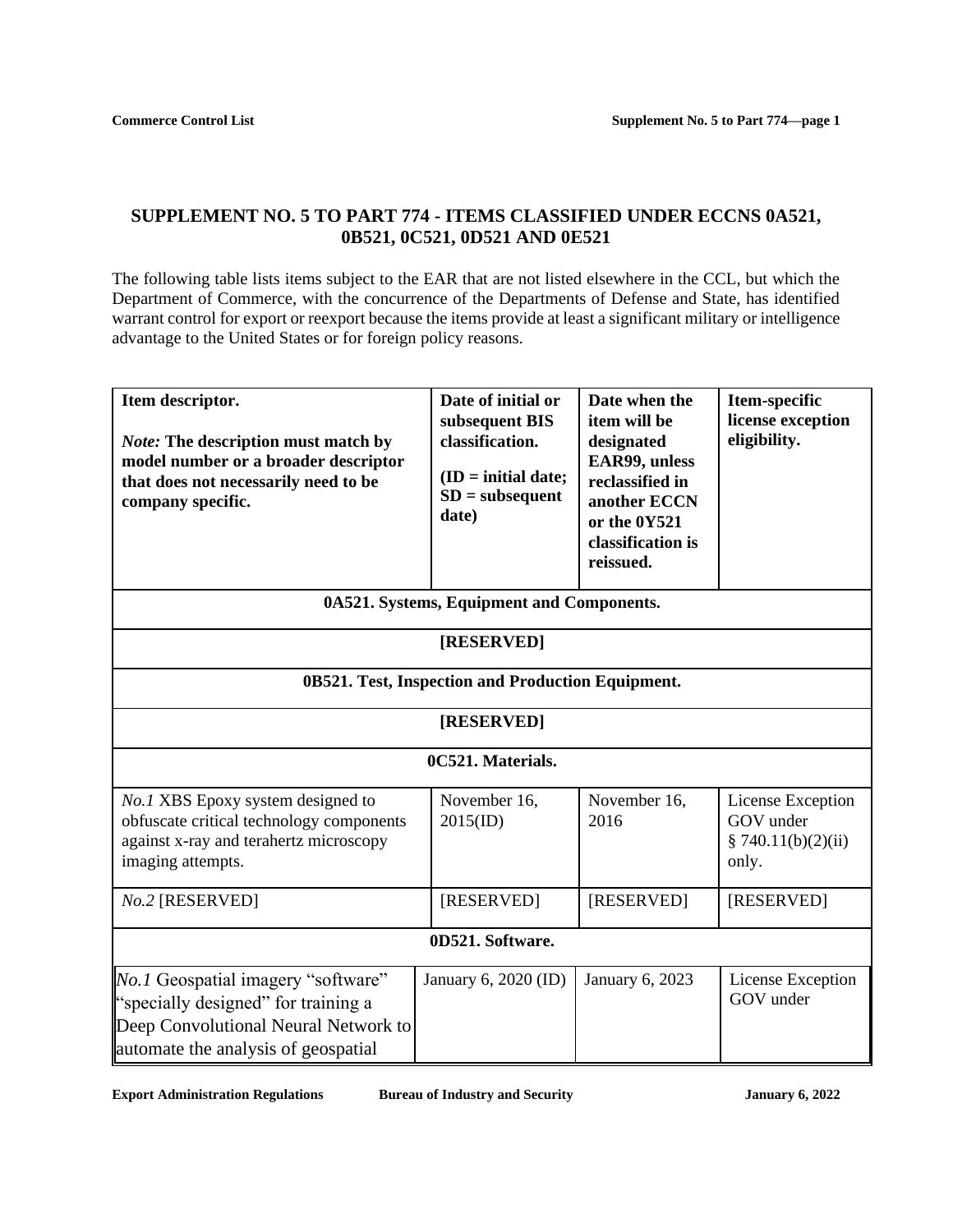| imagery and point clouds, and having<br>all of the following:                                                                                                                                                                                                 |  |  | \$740.11(b)(2)(ii)<br>only. |  |  |  |
|---------------------------------------------------------------------------------------------------------------------------------------------------------------------------------------------------------------------------------------------------------------|--|--|-----------------------------|--|--|--|
| 1. Provides a graphical user interface<br>that enables the user to identify objects<br>(e.g., vehicles, houses, etc.) from<br>within geospatial imagery and point<br>clouds in order to extract positive and<br>negative samples of an object of<br>interest; |  |  |                             |  |  |  |
| 2. Reduces pixel variation by<br>performing scale, color, and rotational<br>normalization on the positive samples;                                                                                                                                            |  |  |                             |  |  |  |
| 3. Trains a Deep Convolutional Neural<br>Network to detect the object of interest<br>from the positive and negative samples;<br>and                                                                                                                           |  |  |                             |  |  |  |
| 4. Identifies objects in geospatial<br>imagery using the trained Deep<br>Convolutional Neural Network by<br>matching the rotational pattern from<br>the positive samples with the rotational<br>pattern of objects in the geospatial<br>imagery.              |  |  |                             |  |  |  |
| Technical Note: A point cloud is a<br>collection of data points defined by a<br>given coordinate system. A point cloud<br>is also known as a digital surface<br>model.                                                                                        |  |  |                             |  |  |  |
| 0E521. Technology.                                                                                                                                                                                                                                            |  |  |                             |  |  |  |
| [RESERVED]                                                                                                                                                                                                                                                    |  |  |                             |  |  |  |
|                                                                                                                                                                                                                                                               |  |  |                             |  |  |  |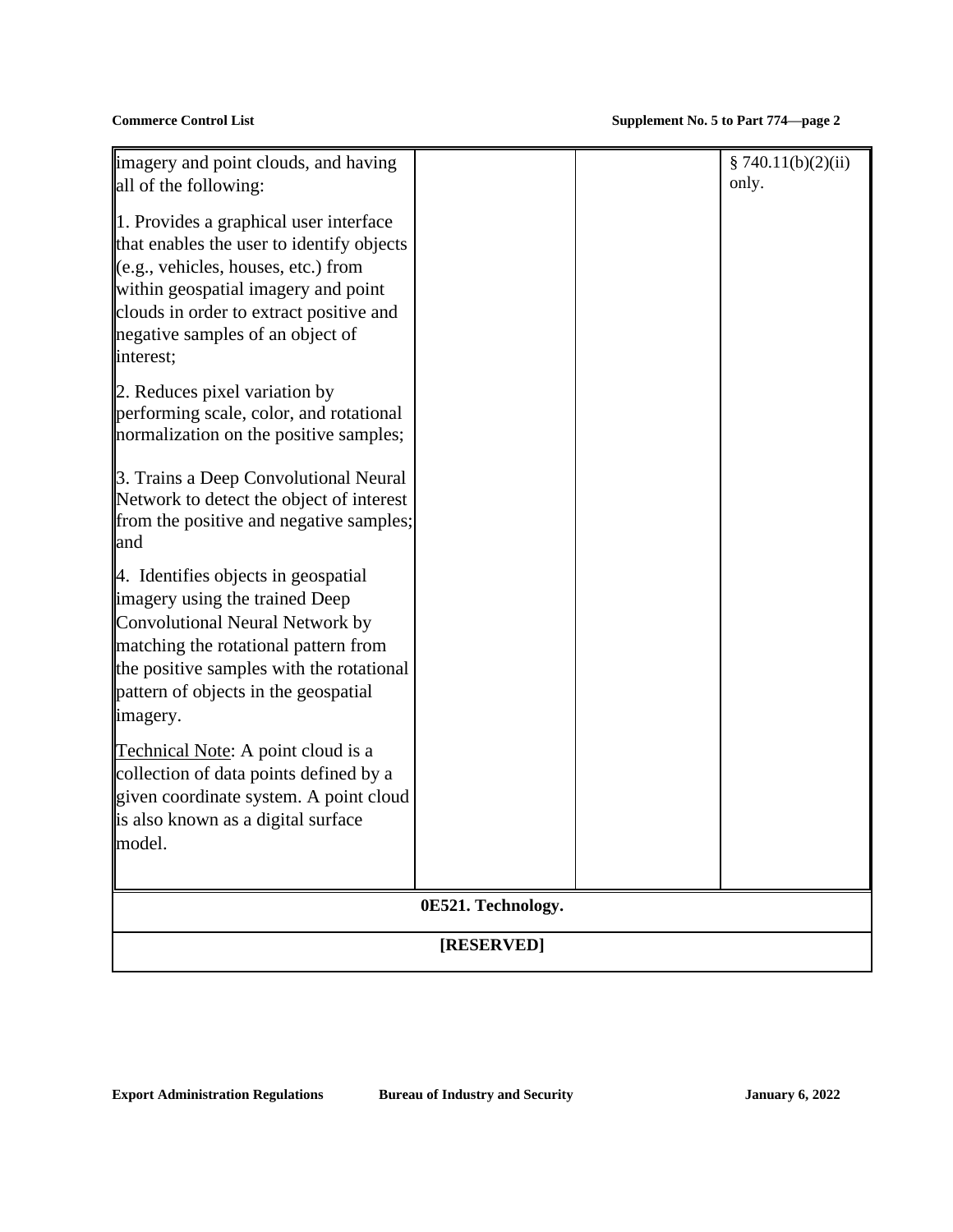# **SUPPLEMENT NO. 6 TO PART 774 – SENSITIVE LIST**

<span id="page-11-0"></span>*Note to Supplement No. 6: While the items on this list are identified by ECCN rather than by Wassenaar Arrangement numbering, the item descriptions are drawn directly from the Wassenaar Arrangement's Sensitive List. If text accompanies an ECCN below, then the Sensitive List is limited to a subset of items classified under the specific ECCN or has differing parameters.* 

*(1) Category 1*

(i) 1A002.a.1 – "Composite" structures or laminates made from an organic "matrix" and "fibrous or

filamentary materials" specified by 1C010.c or 1C010.d.

(ii) 1C001.

(iii) 1C007.c.

(iv) 1C010.c and .d.

(v) 1C012.

(vi) 1D002 – "Software" for the "development" of organic "matrix", metal "matrix", or carbon "matrix" laminates or composites controlled under 1A002.a.1, 1C001, 1C007.c, 1C010.c, 1C010.d, or 1C012.

(vii) 1E001 – "Technology" according to the General Technology Note for the "development" or

"production" of equipment and materials controlled under 1A002, 1C001, 1C007.c, 1C010.c, 1C010.d, or

1C012.

 $(viii)$  1E002.e and .f.

### *(2) Category 2*

(i) 2D001—"Software", other than that controlled by 2D002, "specially designed" for the "development" or "production" of equipment as follows:

(A) Specified by 2B001.a, 2B001.b.1, or 2B001.b.2, and having a "unidirectional positioning

repeatability" equal to or less (better) than 0.9  $\mu$ m along one or more linear axis;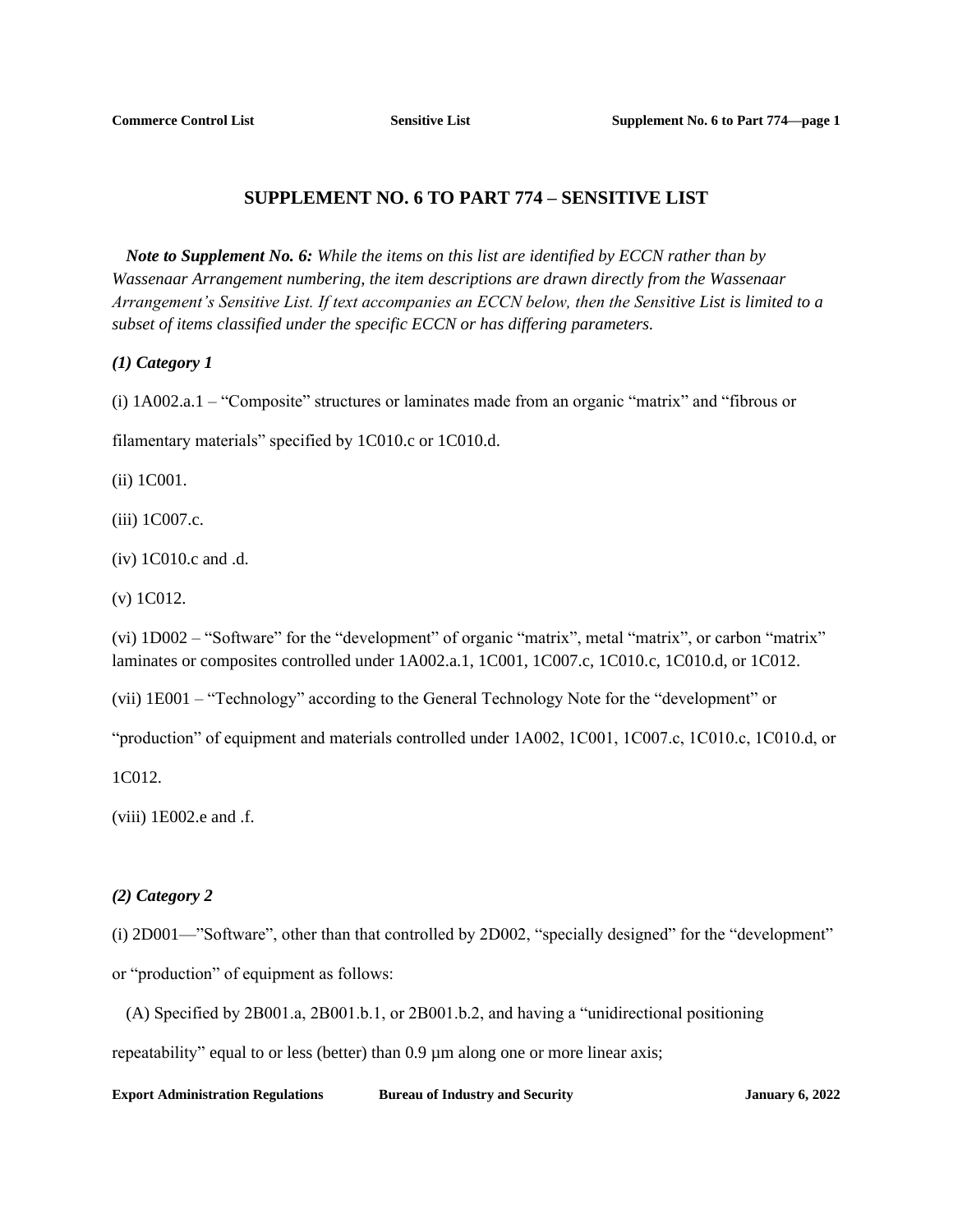(B) Specified by 2B001.b.3, 2B001.d, 2B001.f or 2B003.

(ii) 2E001—"Technology" according to the General Technology Note for the "development" of equipment or "software", as follows:

(A) Equipment specified by 2B001.a, 2B001.b.1 or 2B001.b.2, and having a "unidirectional positioning repeatability" equal to or less (better) than  $0.9 \mu m$  along one or more linear axis;

(B) Equipment specified by 2B001.b.3, 2B001.d, 2B001.f or 2B003.

(C) "Software" specified by 2D001 of this Supplement;

(iii) 2E002 "Technology" according to the General Technology Note for the "production" of equipment as follows:

(A) Specified by 2B001.a, 2B001.b.1, or 2B001.b.2, and having a "unidirectional positioning

repeatability" equal to or less (better) than 0.9  $\mu$ m along one or more linear axis;

(B) Specified by 2B001.b.3, 2B001.d, 2B001.f or 2B003.

### *(3) Category 3*

(i) 3A001.b.2 - "Monolithic Microwave Integrated Circuit" ("MMIC") amplifiers that are any of the following:

(A) Rated for operation at frequencies exceeding 2.7 GHz up to and including 6.8 GHz with a "fractional bandwidth" greater than 15%, and having any of the following:

(A.1.) A peak saturated power output greater than **300 W (54.8 dBm)** at any frequency exceeding 2.7 GHz up to and including 2.9 GHz;

(A.2.) A peak saturated power output greater than **300 W (54.8 dBm)** at any frequency exceeding 2.9 GHz up to and including 3.2 GHz;

(A.3.) A peak saturated power output greater than **300 W (54.8 dBm)** at any frequency exceeding 3.2 GHz up to and including 3.7 GHz; or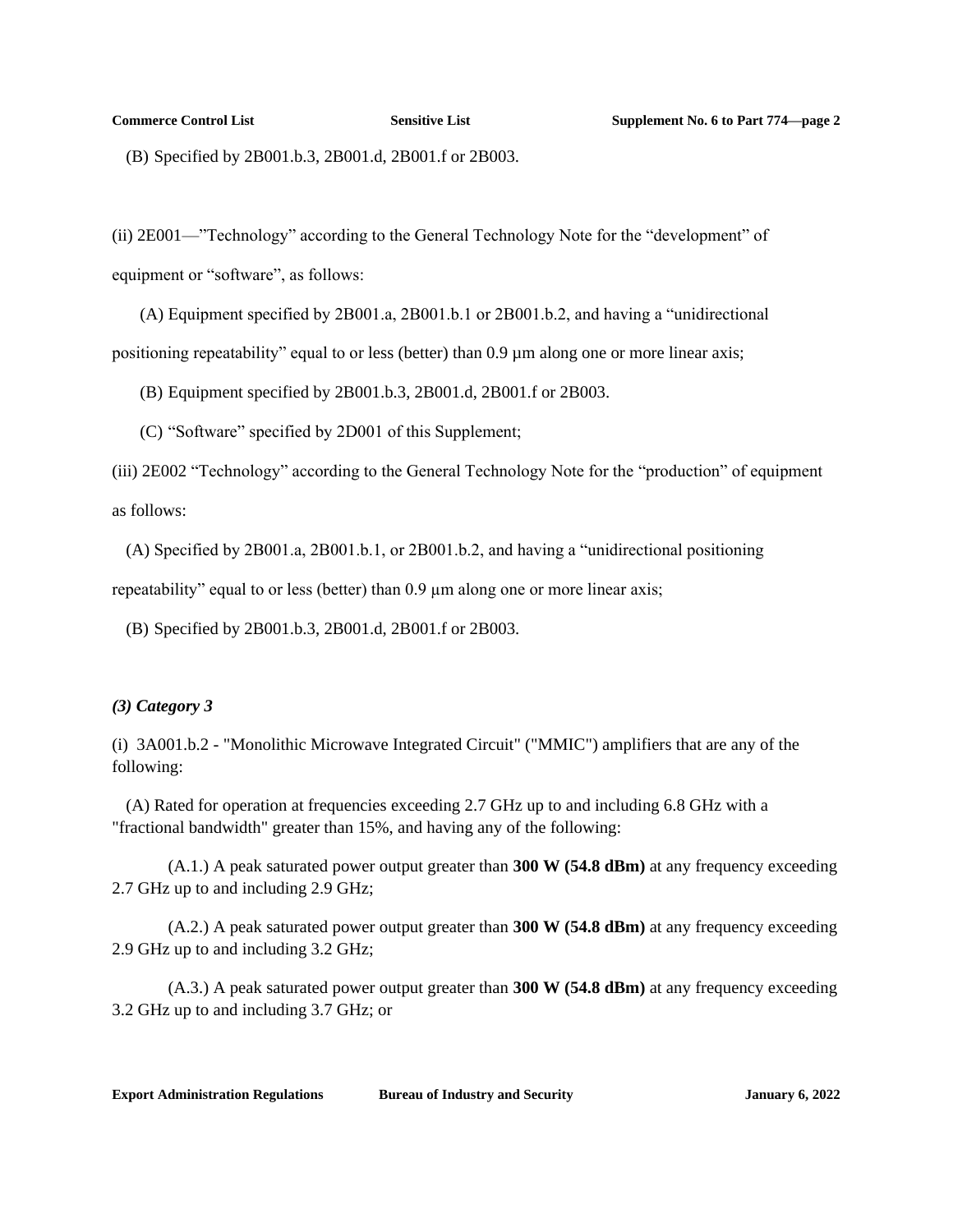(A.4.) A peak saturated power output greater than **120 W (50.8 dBm)** at any frequency exceeding 3.7 GHz up to and including 6.8 GHz;

(B) Rated for operation at frequencies exceeding 6.8 GHz up to and including **12 GHz** with a "fractional bandwidth" greater than 10%, and having any of the following:

(B.1) A peak saturated power output greater than **25 W (44 dBm)** at any frequency exceeding 6.8 GHz up to and including 8.5 GHz; or

(B.2.) A peak saturated power output greater than **25 W (44 dBm)** at any frequency exceeding 8.5 GHz up to and including **12 GHz**.

(ii) 3A001.b.3 - Discrete microwave transistors that are any of the following:

(A) Rated for operation at frequencies exceeding 2.7 GHz up to and including 6.8 GHz and having any of the following:

(A.1.) A peak saturated power output greater than **600 W (57.8 dBm)** at any frequency exceeding 2.7 GHz up to and including 2.9 GHz;

(A.2.) A peak saturated power output greater than **600 W (57.8 dBm)** at any frequency exceeding 2.9 GHz up to and including 3.2 GHz;

(A.3.) A peak saturated power output greater than **600 W (57.8 dBm**) at any frequency exceeding 3.2 GHz up to and including 3.7 GHz; or

(A.4.) A peak saturated power output greater than **130 W (51.2 dBm)** at any frequency exceeding 3.7 GHz up to and including 6.8 GHz;

(B) Rated for operation at frequencies exceeding 6.8 GHz up to and including **12 GHz** and having any of the following:

(B.1.) A peak saturated power output greater than **130 W (51.2 dBm)** at any frequency exceeding 6.8 GHz up to and including 8.5 GHz;

(B.2.) A peak saturated power output greater than **60 W (47.8 dBm)** at any frequency exceeding 8.5 GHz up to and including 12 GHz.

(iii) 3A002.g.1.

(iv) 3D001 – "Software" "specially designed" for the "development" or "production" of equipment controlled under 3A001.b.2, 3A001.b.3, and 3A002.g.1.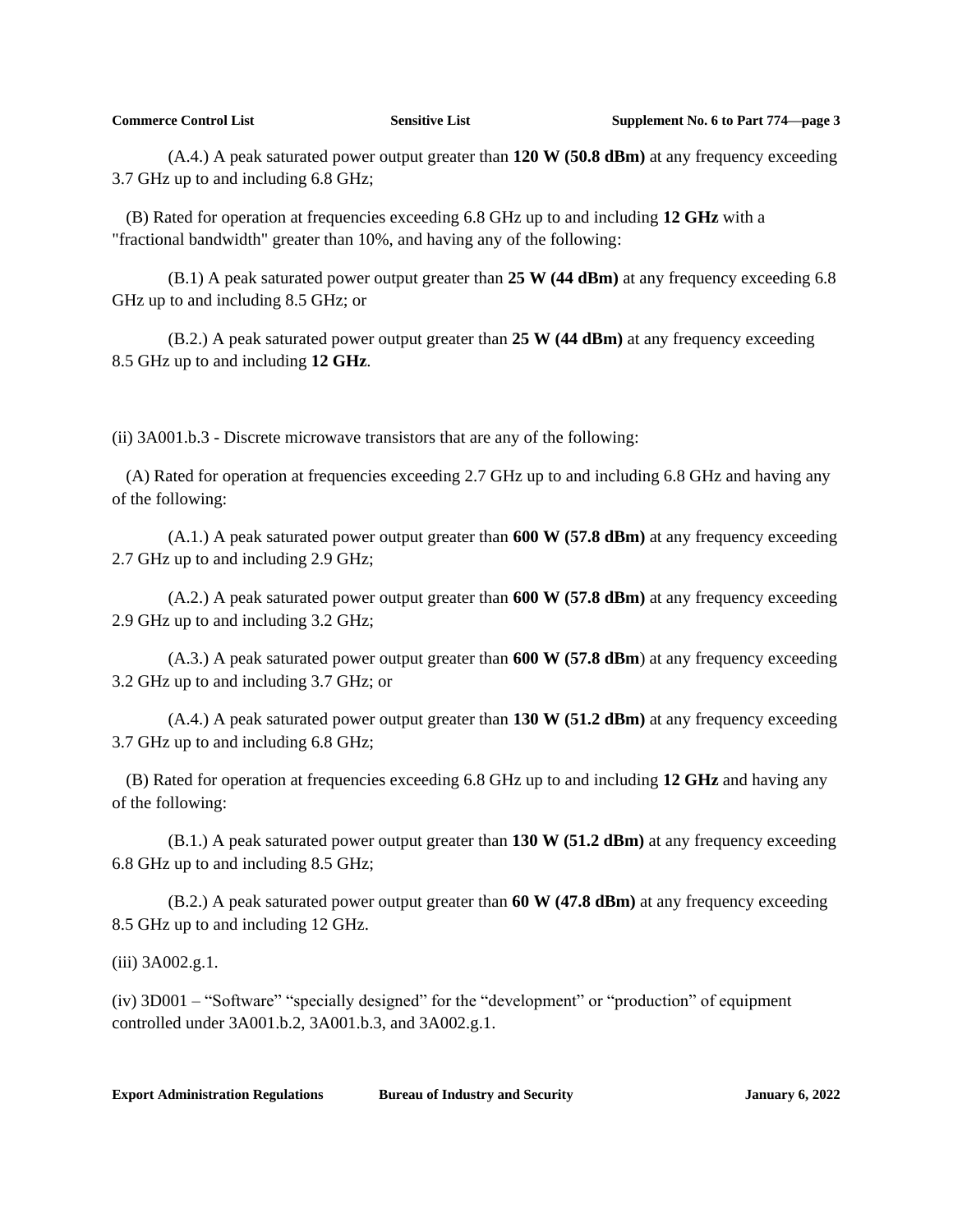(v) 3E001 – "Technology" according to the General Technology Note for the "development" or "production" of equipment controlled under 3A001.b.2, 3A001.b.3, and .3A002.g.1.

# *(4) Category 4*

(i) 4A001.a.2.

(ii) 4D001 – "Software" "specially designed" for the "development" or "production" of equipment controlled under ECCN 4A001.a.2 or for the "development" or "production" of "digital computers" having an 'Adjusted Peak Performance' ('APP') exceeding 16 Weighted TeraFLOPS (WT).

(iii) 4E001 – "Technology" according to the General Technology Note for the "development" or "production" of any of the following equipment or "software": equipment controlled under ECCN 4A001.a.2, "digital computers" having an 'Adjusted Peak Performance' ('APP') exceeding 16 Weighted TeraFLOPS (WT), or "software" controlled under the specific provisions of 4D001 described in this Supplement.

# *(5) Category 5 – Part 1*

(i) 5A001.b.3, .b.5, and .h.

(ii) 5B001.a – Equipment and specially designed components or accessories therefor, specially designed for the "development" or "production" of equipment, functions or features controlled under 5A001.b.3, b.5, or .h.

(iii) 5D001.a – "Software" specially designed for the "development" or "production" of equipment, functions or features controlled under 5A001.b.3, b.5, or .h.

(iv) [Reserved]

(v) 5E001.a – "Technology" according to the General Technology Note for the "development" or "production" of equipment, functions or features controlled under 5A001.b.3, b.5, or .h or "software" described in this Supplement's description of 5D001.a.

# *(6) Category 6*

(i) 6A001.a.1.b – Systems or transmitting and receiving arrays, designed for object detection or location, having any of the following: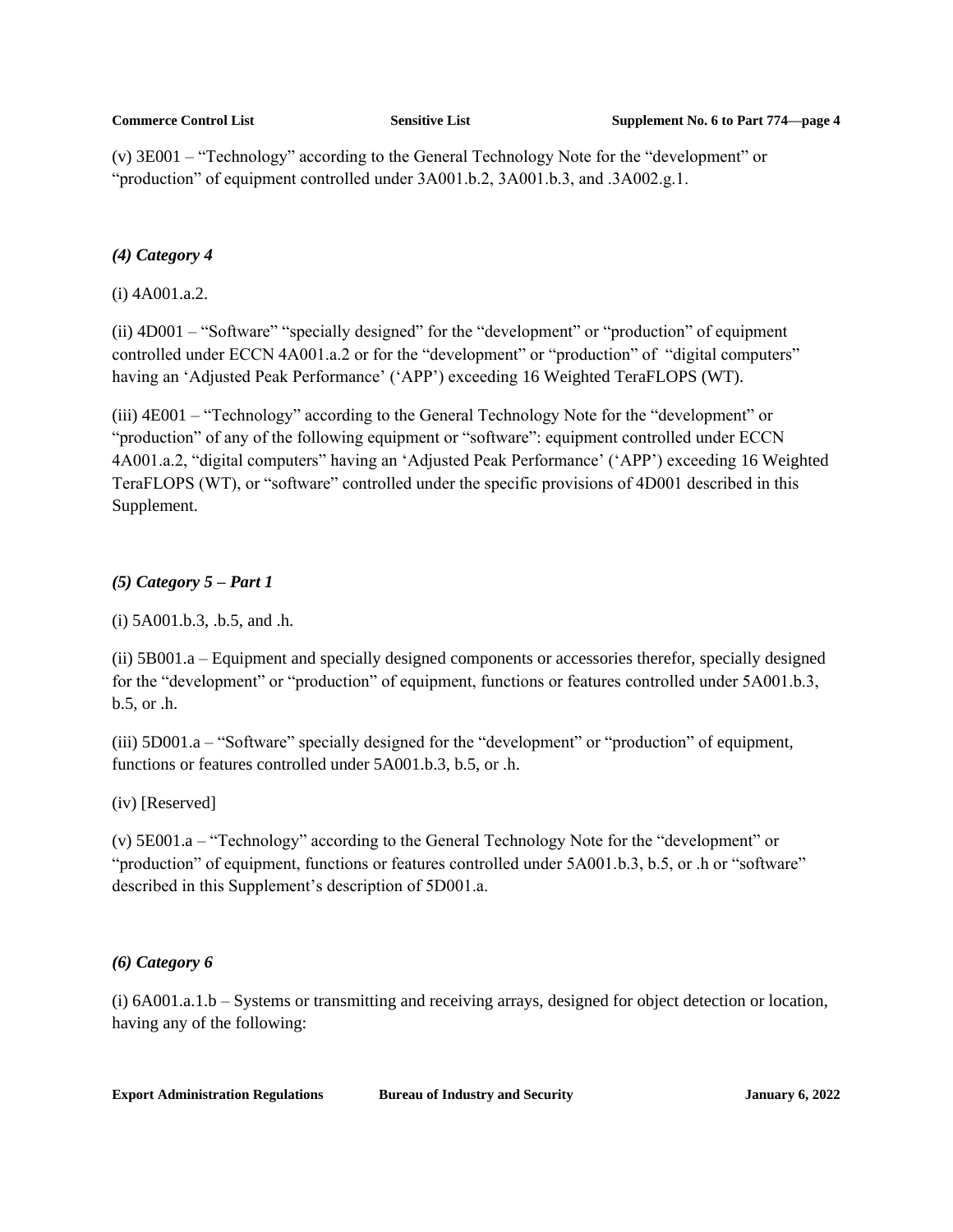(A) A transmitting frequency below 5 kHz or a sound pressure level exceeding 224 dB (reference 1 µPa at 1 m) for equipment with an operating frequency in the band from 5 kHz to 10 kHz inclusive;

(B) Sound pressure level exceeding 224 dB (reference  $1 \mu Pa$  at  $1 \text{ m}$ ) for equipment with an operating frequency in the band from 10 kHz to 24 kHz inclusive;

(C) Sound pressure level exceeding 235 dB (reference  $1 \mu Pa$  at  $1 \text{ m}$ ) for equipment with an operating frequency in the band between 24 kHz and 30 kHz;

(D) Forming beams of less than  $1^{\circ}$  on any axis and having an operating frequency of less than 100 kHz;

(E) Designed to operate with an unambiguous display range exceeding 5,120 m; *or*

(F) Designed to withstand pressure during normal operation at depths exceeding 1,000 m and having transducers with any of the following:

(1) Dynamic compensation for pressure; or

(2) Incorporating other than lead zirconate titanate as the transduction element;

(ii) 6A001.a.1.e.

(iii) 6A001.a.2.a.1, a.2.a.2, a.2.a.3, a.2.a.5, and a.2.a.6.

(iv) 6A001.a.2.b.

(v) 6A001.a.2.c – Processing equipment, specially designed for real time application with towed acoustic hydrophone arrays, having "user-accessible programmability" and time or frequency domain processing and correlation, including spectral analysis, digital filtering and beamforming using Fast Fourier or other transforms or processes.

(vi) 6A001.a.2.d.

(vii) 6A001.a.2.e.

(viii) 6A001.a.2.f – Processing equipment, specially designed for real time application with bottom or bay cable systems, having "user-accessible programmability" and time or frequency domain processing and correlation, including spectral analysis, digital filtering and beamforming using Fast Fourier or other transforms or processes.

(ix) 6A002.a.1.a, a.1.b, and a.1.c.

(x) 6A002.a.1.d.

(xi) 6A002.a.2.a – Image intensifier tubes having all of the following: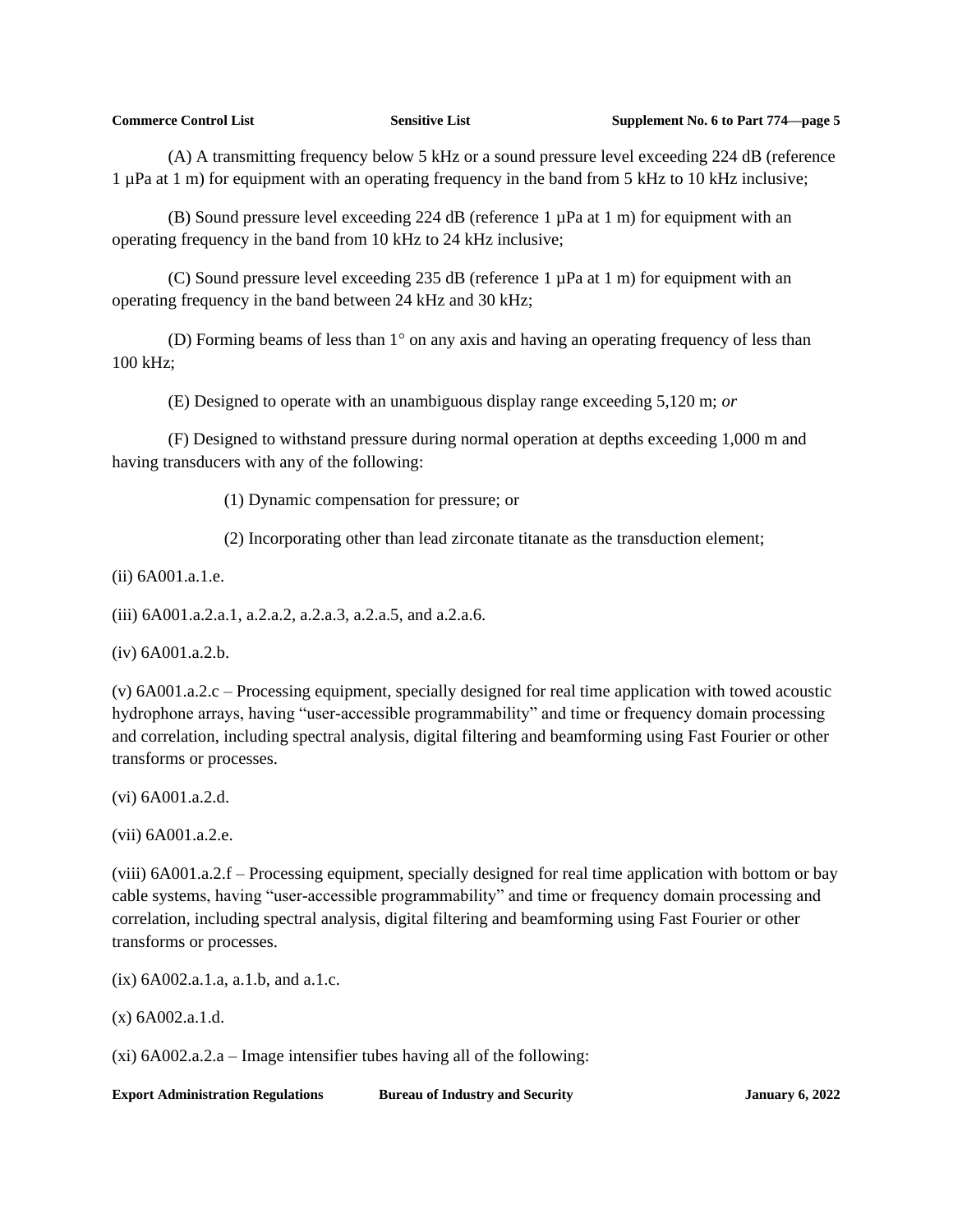(A) A peak response in the wavelength range exceeding 400 nm but not exceeding 1,050 nm;

(B) Electron image amplification using any of the following:

(1) A microchannel plate for electron image amplification with a hole pitch (center-tocenter spacing) of  $12 \mu m$  or less; or

(2) An electron sensing device with a non-binned pixel pitch of  $500 \mu m$  or less, specially designed or modified to achieve 'charge multiplication' other than by a microchannel plate; and

(C) Any of the following photocathodes:

(1) Multialkali photocathodes (e.g., S-20 and S-25) having a luminous sensitivity exceeding 700  $\mu$ A/lm;

(2) GaAs or GaInAs photocathodes; *or*

(3) Other "III-V compound" semiconductor photocathodes having a maximum "radiant sensitivity" exceeding 10 mA/W.

(xii) 6A002.a.2.b.

(xiii) 6A002.a.3 – Subject to the following additional notes:

*Note 1: 6A002.a.3 does not apply to the following "focal plane arrays" in this Supplement:*

*a. Platinum Silicide (PtSi) "focal plane arrays" having less than 10,000 elements;* 

*b. Iridium Silicide (IrSi) "focal plane arrays".*

*Note 2: 6A002.a.3 does not apply to the following "focal plane arrays" in this Supplement:*

*a. Indium Antimonide (InSb) or Lead Selenide (PbSe) "focal plane arrays" having less than 256 elements;*

*b. Indium Arsenide (InAs) "focal plane arrays";*

*c. Lead Sulfide (PbS) "focal plane arrays";* 

*d. Indium Gallium Arsenide (InGaAs) "focal plane arrays".*

*Note 3: 6A002.a.3 does not apply to Mercury Cadmium Telluride (HgCdTe) "focal plane arrays" as follows in this Supplement:*

*a. 'Scanning Arrays' having any of the following:*

*1. 30 elements or less; or*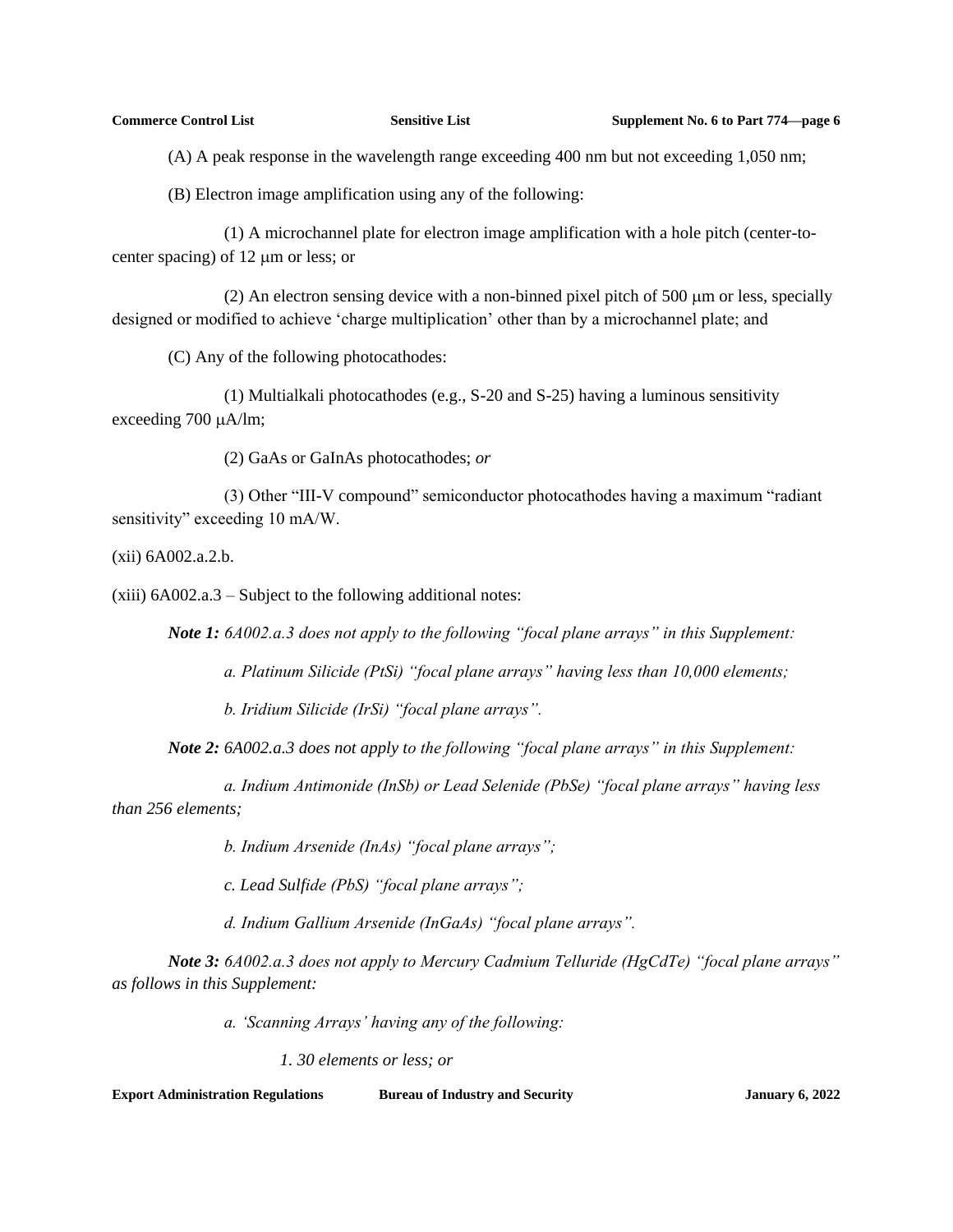*2. Incorporating time delay-and-integration within the element and having 2* 

*elements or less;* 

*b. 'Staring Arrays' having less than 256 elements.*

### *Technical Notes:*

*a. 'Scanning Arrays' are defined as "focal plane arrays" designed for use with a scanning optical system that images a scene in a sequential manner to produce an image;*

*b. 'Staring Arrays' are defined as "focal plane arrays" designed for use with a nonscanning optical system that images a scene.*

*Note 6: 6A002.a.3 does not apply to the following "focal plane arrays" in this List:*

*a. Gallium Arsenide (GaAs) or Gallium Aluminum Arsenide (GaAlAs) quantum well "focal plane arrays" having less than 256 elements;*

*b. Microbolometer "focal plane arrays" having less than 8,000 elements.*

*Note 7: 6A002.a.3.g does not apply to "focal plane arrays", "specially designed" or modified to achieve 'charge multiplication', as follows:*

*a. Linear (1-dimensional) arrays having 4,096 elements or less.*

*b. Non-linear (2-dimensional) arrays having all of the following;*

*b.1. A total of 250,000 elements or less; and*

*b.2. A maximum of 4,096 elements in each dimension.*

(xiv) 6A002.b.

(xv) 6A002.c – 'Direct view' imaging equipment incorporating any of the following:

(A) Image intensifier tubes having the characteristics listed in this Supplement's description of 6A002.a.2.a or 6A002.a.2.b;

(B) "Focal plane arrays" having the characteristics listed in this Supplement's description of 6A002.a.3; or

(C) Solid-state detectors having the characteristics listed in 6A002.a.1.

(xvi) 6A003.b.3 – Imaging cameras incorporating image intensifier tubes having the characteristics listed in this Supplement's description of 6A002.a.2.a or 6A002.a.2.b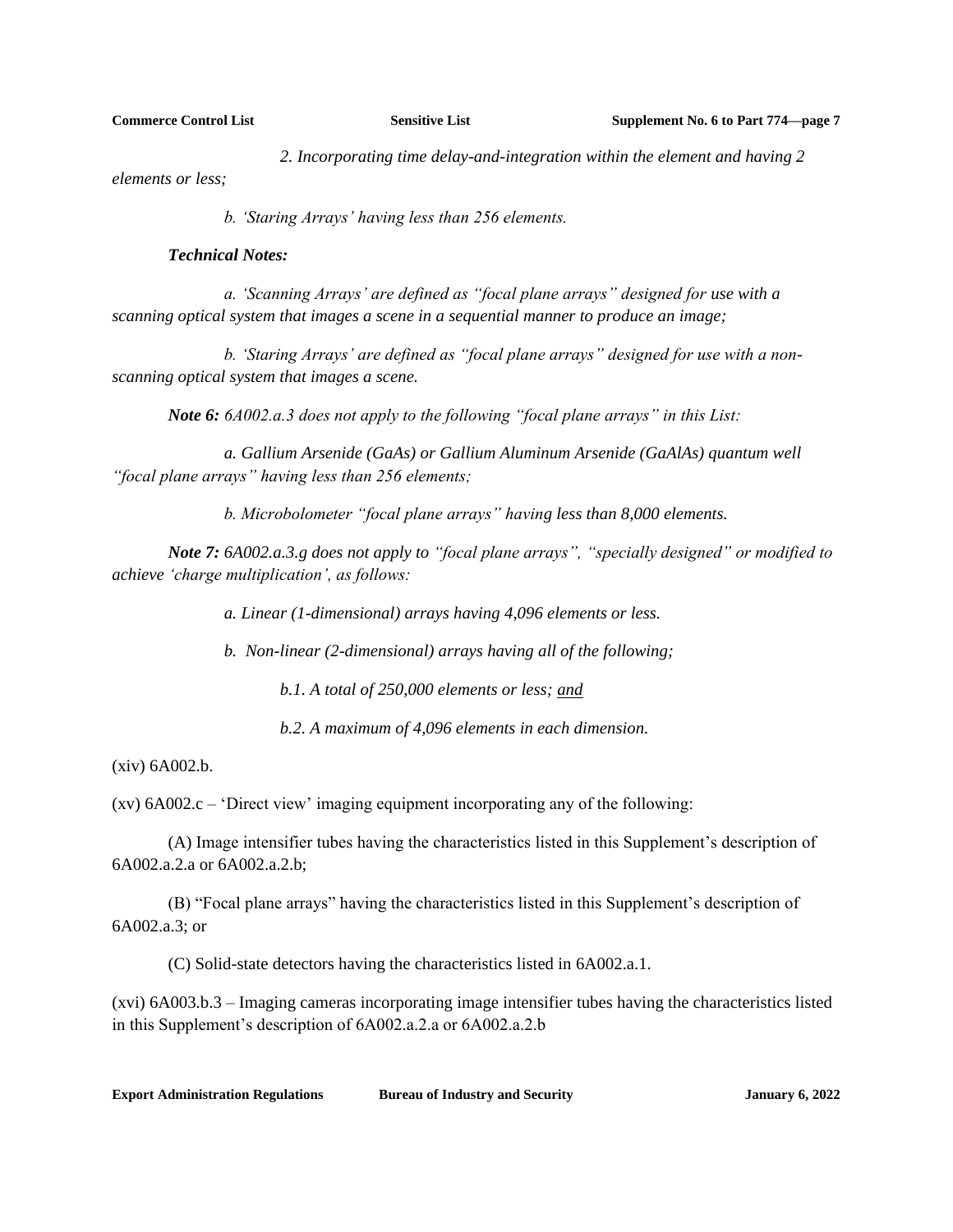*Note: 6A003.b.3 does not apply to imaging cameras specially designed or modified for underwater use.*

(xvii) 6A003.b.4 – Imaging cameras incorporating "focal plane arrays" having any of the following:

(A) Incorporating "focal plane arrays" specified by this Supplement's description of 6A002.a.3.a to 6A002.a.3.e;

(B) Incorporating "focal plane arrays" specified by this Supplement's description of 6A002.a.3.f; or

(C) Incorporating "focal plane arrays" specified by this Supplement's description of 6A002.a.3.g.

*Note 1: 'Imaging cameras' described in 6A003.b.4 include "focal plane arrays" combined with sufficient "signal processing" electronics, beyond the read out integrated circuit, to enable as a minimum the output of an analog or digital signal once power is supplied.*

*Note 2: 6A003.b.4.a does not control imaging cameras incorporating linear "focal plane arrays" with twelve 12 elements or fewer, not employing time-delay-and-integration within the element, and designed for any of the following:*

*a. Industrial or civilian intrusion alarm, traffic or industrial movement control or counting systems;*

*b. Industrial equipment used for inspection or monitoring of heat flows in buildings, equipment or industrial processes;*

*c. Industrial equipment used for inspection, sorting or analysis of the properties of materials;*

*d. Equipment specially designed for laboratory use; or*

*e. Medical equipment.*

*Note 3: 6A003.b.4.b does not control imaging cameras having any of the following characteristics:*

*a. A maximum frame rate equal to or less than 9 Hz;*

*b. Having all of the following:*

*1. Having a minimum horizontal or vertical 'Instantaneous-Field -of-View (IFOV)' of at least 10 mrad/pixel (milliradians/pixel);*

*2. Incorporating a fixed focal-length lens that is not designed to be removed;*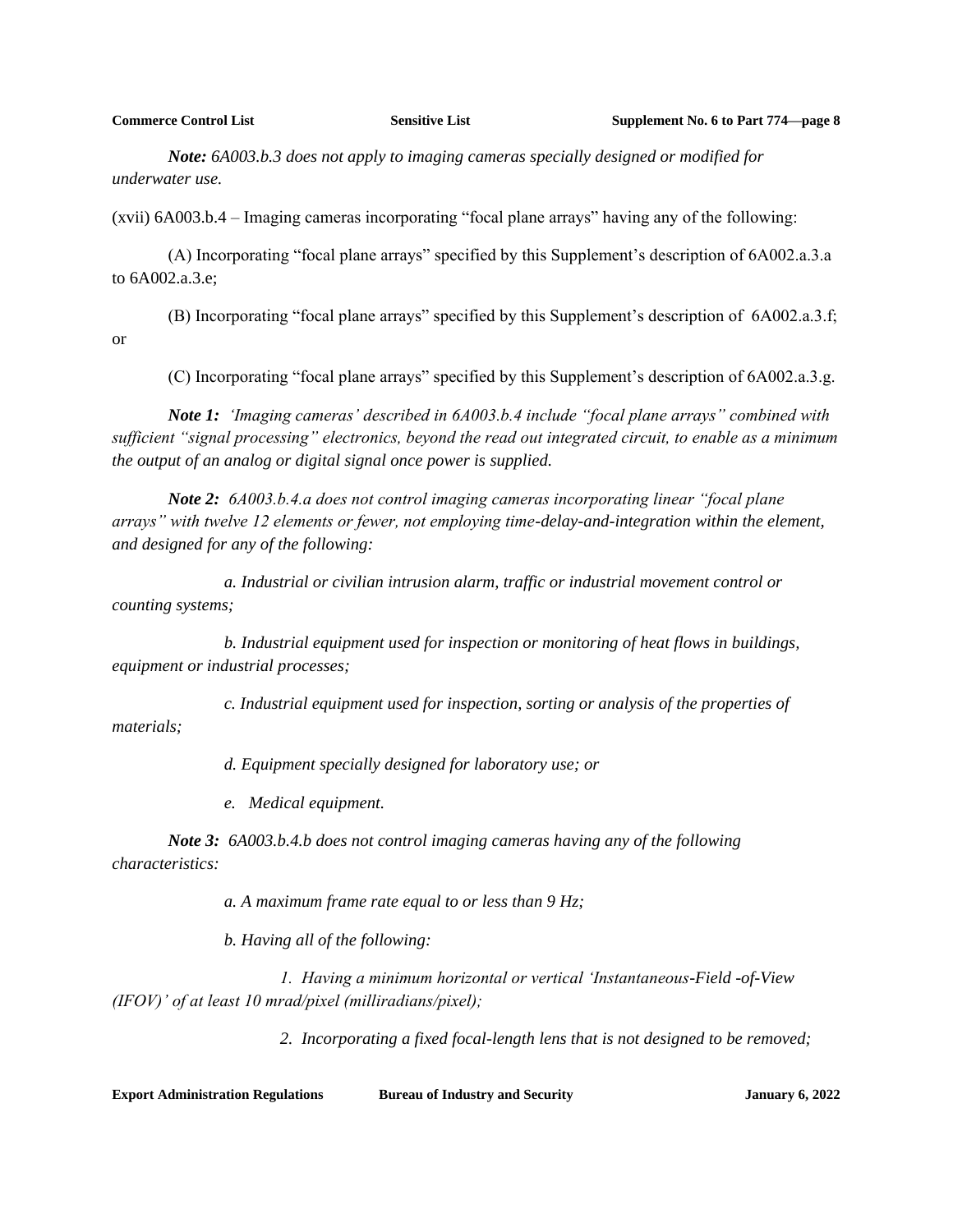*3. Not incorporating a 'direct view' display; and*

*Technical Note: 'Direct view' refers to an imaging camera operating in the infrared spectrum that presents a visual image to a human observer using a near-to-eye micro display incorporating any light-security mechanism.*

*4. Having any of the following:*

*a. No facility to obtain a viewable image of the detected field-of-view; or*

*b. The camera is designed for a single kind of application and designed* 

*not to be user modified; or*

## *Technical Note:*

*'Instantaneous Field of View (IFOV)' specified in Note 3.b is the lesser figure of the 'Horizontal FOV' or the 'Vertical FOV'.*

*'Horizontal IFOV' = horizontal Field of View (FOV)/number of horizontal detector elements*

*'Vertical IFOV'= vertical Field of View (FOV)/number of vertical detector elements.*

*c. Where the camera is specially designed for installation into a civilian passenger land vehicle of less than 3 tonnes three tons (gross vehicle weight) and having all of the following:*

*1. Is operable only when installed in any of the following:*

*a. The civilian passenger land vehicle for which it was intended; or*

*b. A specially designed, authorized maintenance test facility; and*

*2. Incorporates an active mechanism that forces the camera not to function when it is removed from the vehicle for which it was intended.*

*Note: When necessary, details of the items will be provided, upon request, to the Bureau of Industry and Security in order to ascertain compliance with the conditions described in Note 3.b.4 and Note 3.c in this Note to 6A003.b.4.b.*

*Note 4: 6A003.b.4.c does not apply to 'imaging cameras' having any of the following characteristics:*

*a. Having all of the following:*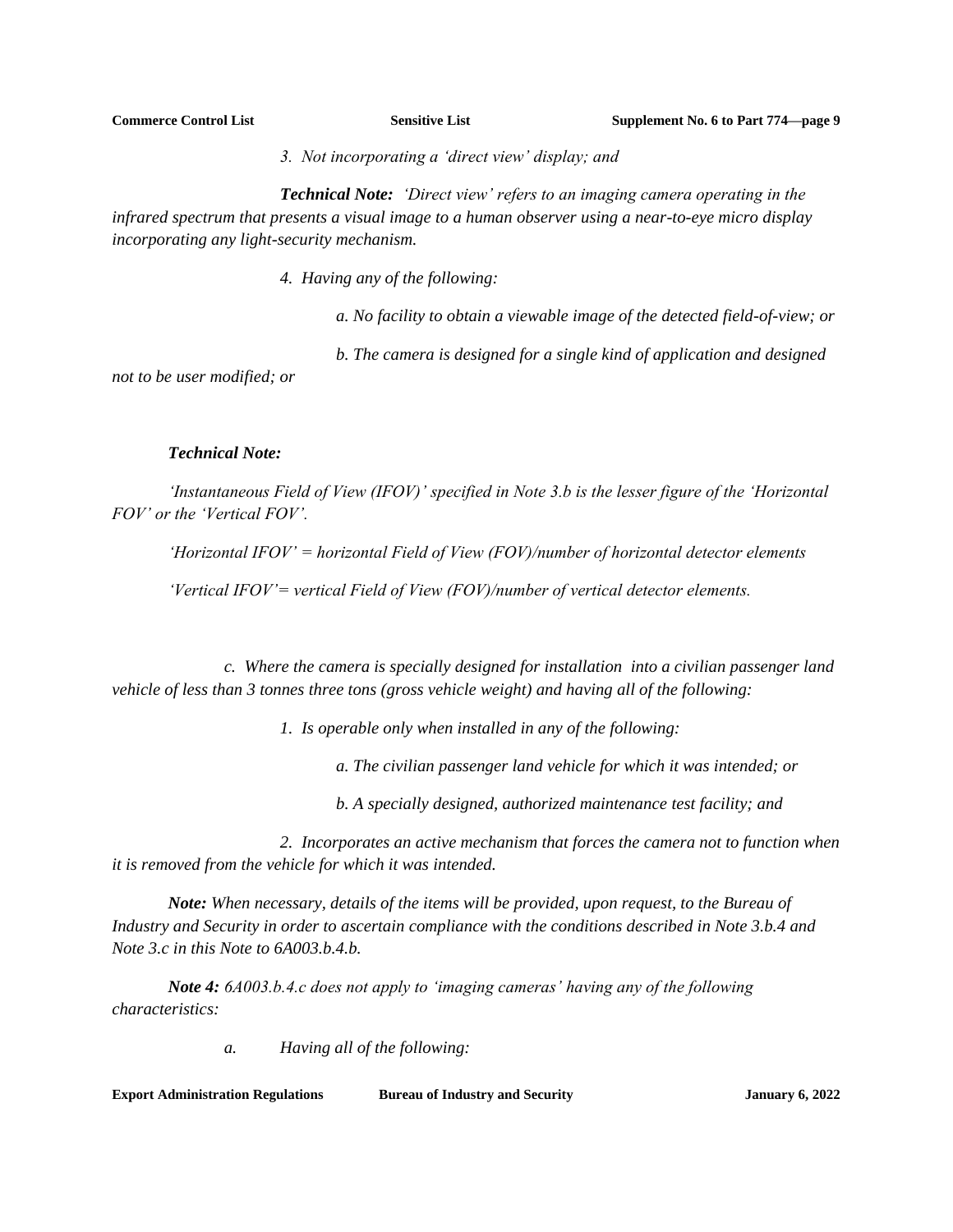| <b>Commerce Control List</b>                                                                                                                                                                                                         |                 | <b>Sensitive List</b>                                    | Supplement No. 6 to Part 774—page 10                               |  |  |
|--------------------------------------------------------------------------------------------------------------------------------------------------------------------------------------------------------------------------------------|-----------------|----------------------------------------------------------|--------------------------------------------------------------------|--|--|
| Where the camera is specially designed for installation as an integrated<br>$\mathcal{I}$ .<br>component into indoor and wall-plug-operated systems or equipment, limited by design for a single kind<br>of application, as follows: |                 |                                                          |                                                                    |  |  |
| properties of materials;                                                                                                                                                                                                             | a.              |                                                          | Industrial process monitoring, quality control, or analysis of the |  |  |
|                                                                                                                                                                                                                                      | b.              |                                                          | Laboratory equipment specially designed for scientific research;   |  |  |
|                                                                                                                                                                                                                                      | $\mathcal{C}$ . | Medical equipment;                                       |                                                                    |  |  |
|                                                                                                                                                                                                                                      | d.              | Financial fraud detection equipment; and                 |                                                                    |  |  |
| 2.                                                                                                                                                                                                                                   |                 | Is only operable when installed in any of the following: |                                                                    |  |  |
|                                                                                                                                                                                                                                      | a.              | The system(s) or equipment for which it was intended; or |                                                                    |  |  |
|                                                                                                                                                                                                                                      | b.              |                                                          | A specially designed, authorized maintenance facility; and         |  |  |

*3. Incorporates an active mechanism that forces the camera not to function when it is removed from the system(s) or equipment for which it was intended;*

*b. Where the camera is specially designed for installation into a civilian passenger land vehicle of less than 3 tonnes (gross vehicle weight), or passenger and vehicle ferries having a length overall (LOA) 65 m or greater, and having all of the following:*

*1. Is only operable when installed in any of the following:*

*a. The civilian passenger land vehicle or passenger and vehicle ferry for which it was intended; or*

*b. A specially designed, authorized maintenance test facility; and*

*2. Incorporates an active mechanism that forces the camera not to function when it is removed from the vehicle for which it was intended;*

*c. Limited by design to have a maximum "radiant sensitivity" of 10 mA/W or less for wavelengths exceeding 760 nm, having all of the following:*

*1. Incorporating a response limiting mechanism designed not to be removed or modified; and*

*2. Incorporates an active mechanism that forces the camera not to function when the response limiting mechanism is removed; and*

*3. Not specially designed or modified for underwater use; or*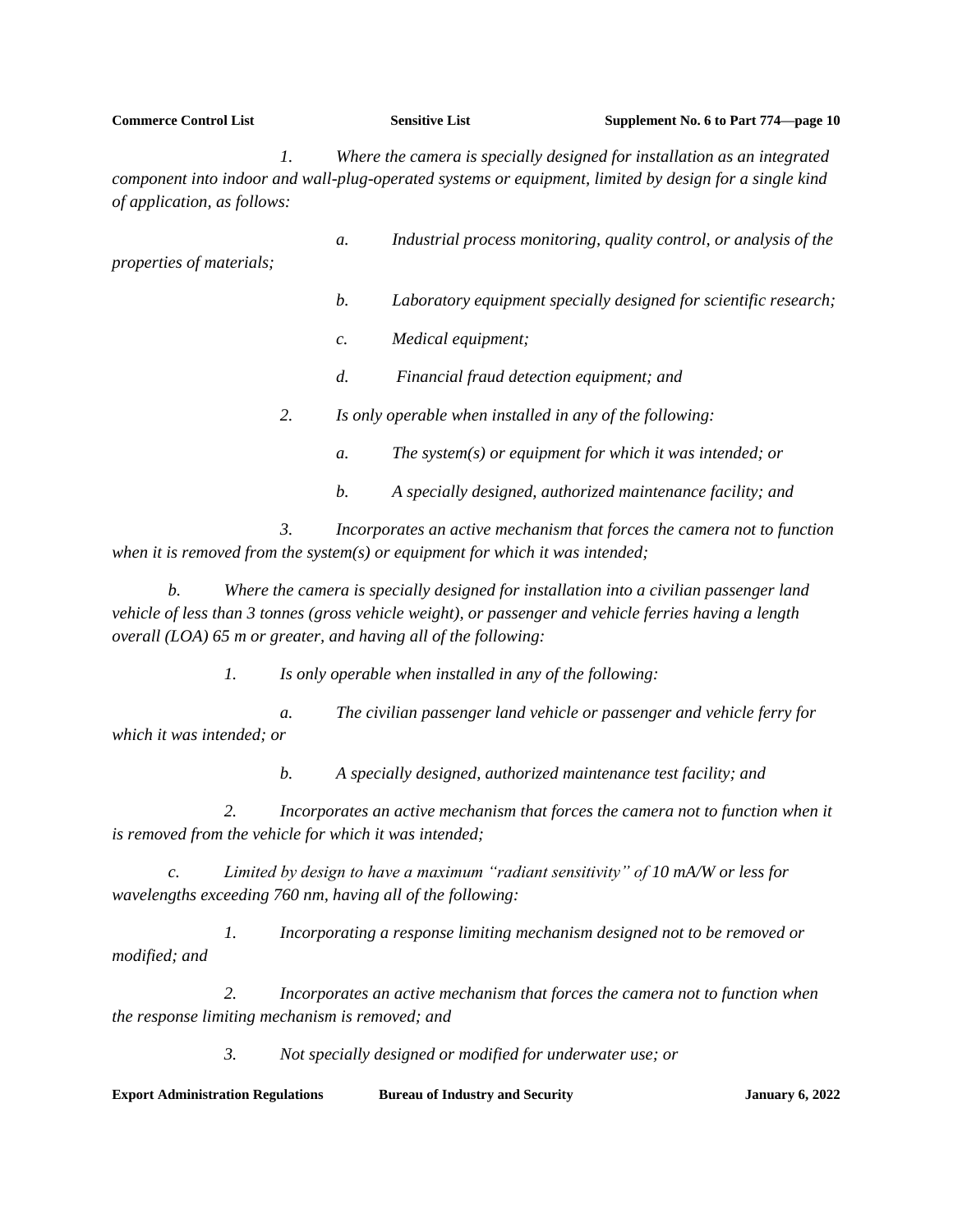*d. Having all of the following:*

*1. Not incorporating a 'direct view' or electronic image display;*

*2. Has no facility to output a viewable image of the detected field of view;*

*3. The "focal plane array" is only operable when installed in the camera for which it was intended; and*

*4. The "focal plane array" incorporates an active mechanism that forces it to be permanently inoperable when removed from the camera for which it was intended.*

*Note: When necessary, details of the item will be provided, upon request, to the Bureau of Industry and Security in order to ascertain compliance with the conditions described in Note 4 above.*

*Note 5: 6A003.b.4.c does not apply to imaging cameras specially designed or modified for underwater use.*

(xviii) 6A003.b.5.

(xix) 6A004.c.

(xx) 6A004.d.

(xxi) 6A006.a.1.

(xxii) 6A006.a.2 – "Magnetometers" using optically pumped or nuclear precession (proton/Overhauser) "technology" having a 'sensitivity' lower (better) than  $2 pT$  (rms) per square root Hz.

(xxiii) 6A006.c.1 – "Magnetic gradiometers" using multiple "magnetometers" specified by 6A006.a.1 or this Supplement's description of 6A006.a.2.

(xxiv) 6A006.d – "Compensation systems" for the following:

(A) Magnetic sensors specified by 6A006.a.2 and using optically pumped or nuclear precession (proton/Overhauser) "technology" that will permit these sensors to realize a 'sensitivity' lower (better) than 2 pT rms per square root Hz.

(B) Underwater electric field sensors specified by 6A006.b.

(C) "Magnetic gradiometers" specified by 6A006.c. that will permit these sensors to realize a 'sensitivity' lower (better) than 3 pT/m rms per square root Hz.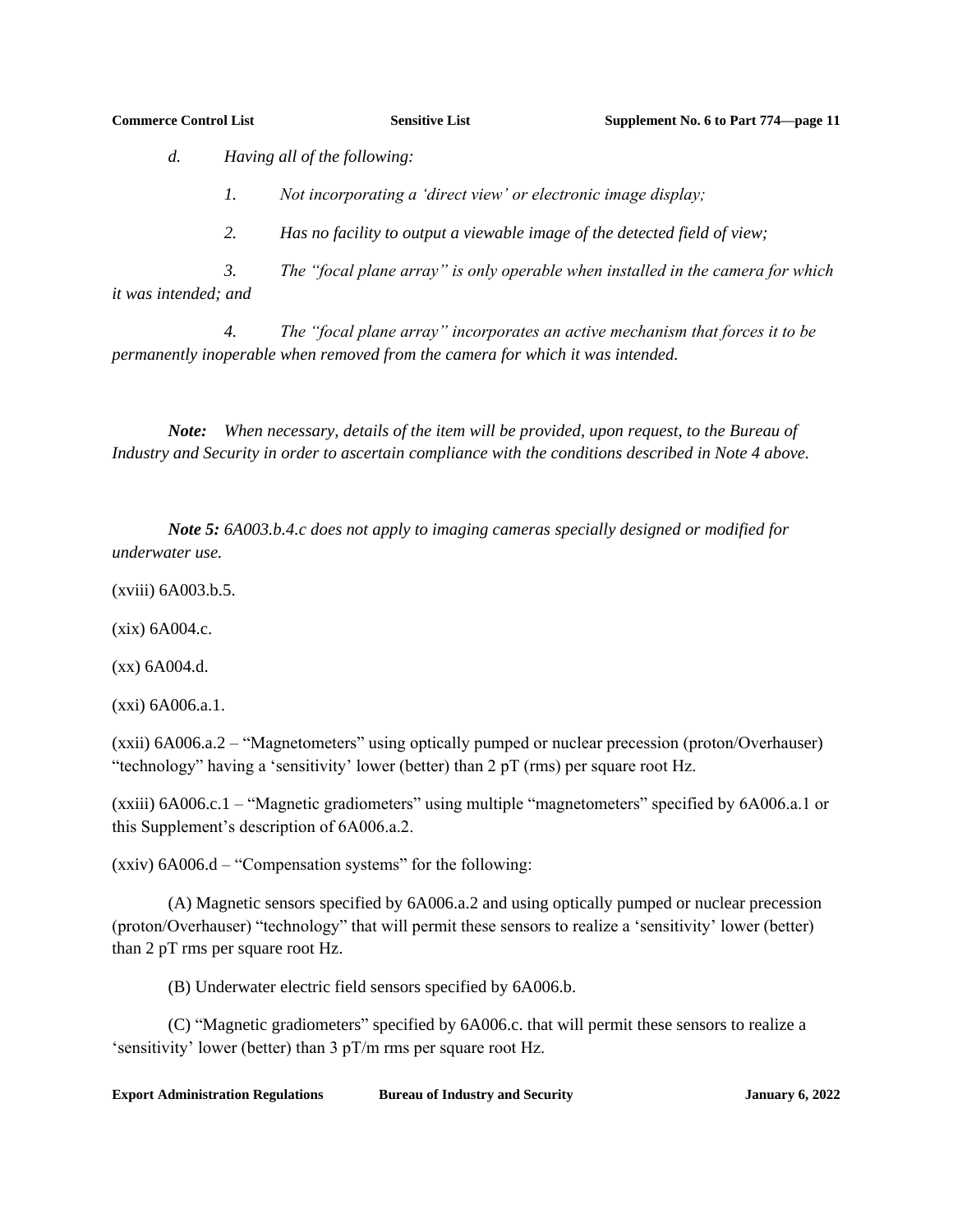(xxv) 6A006.e – Underwater electromagnetic receivers incorporating "magnetometers" specified by 6A006.a.1 or this Supplement's description of 6A006.a.2.

(xxvi) 6A008.d, .h, and .k.

(xxvii) 6B008.

(xxviii) 6D001 – "Software" specially designed for the "development" or "production" of equipment specified by 6A004.c, 6A004.d, 6A008.d, 6A008.h, 6A008.k, or 6B008.

(xxix) 6D003.a.

(xxx) 6E001.

(xxxi) 6E002 – "Technology" according to the General Technology Note for the "production" of equipment specified by the 6A or 6B provisions described in this Supplement.

*(7) Category 7*

(i) 7D002.

(ii) 7D003.a.

(iii) 7D003.b.

(iv) [RESERVED]

(v) 7D004.a to .d and .g.

(vi) 7E001.

(vii) 7E002.

## *(8) Category 8*

(i) 8A001.b to .c.

(ii) 8A002.b – Systems specially designed or modified for the automated control of the motion of submersible vehicles specified by 8A001.b through .c using navigation data having closed loop servocontrols and having any of the following:

(A) Enabling a vehicle to move within 10 m of a predetermined point in the water column;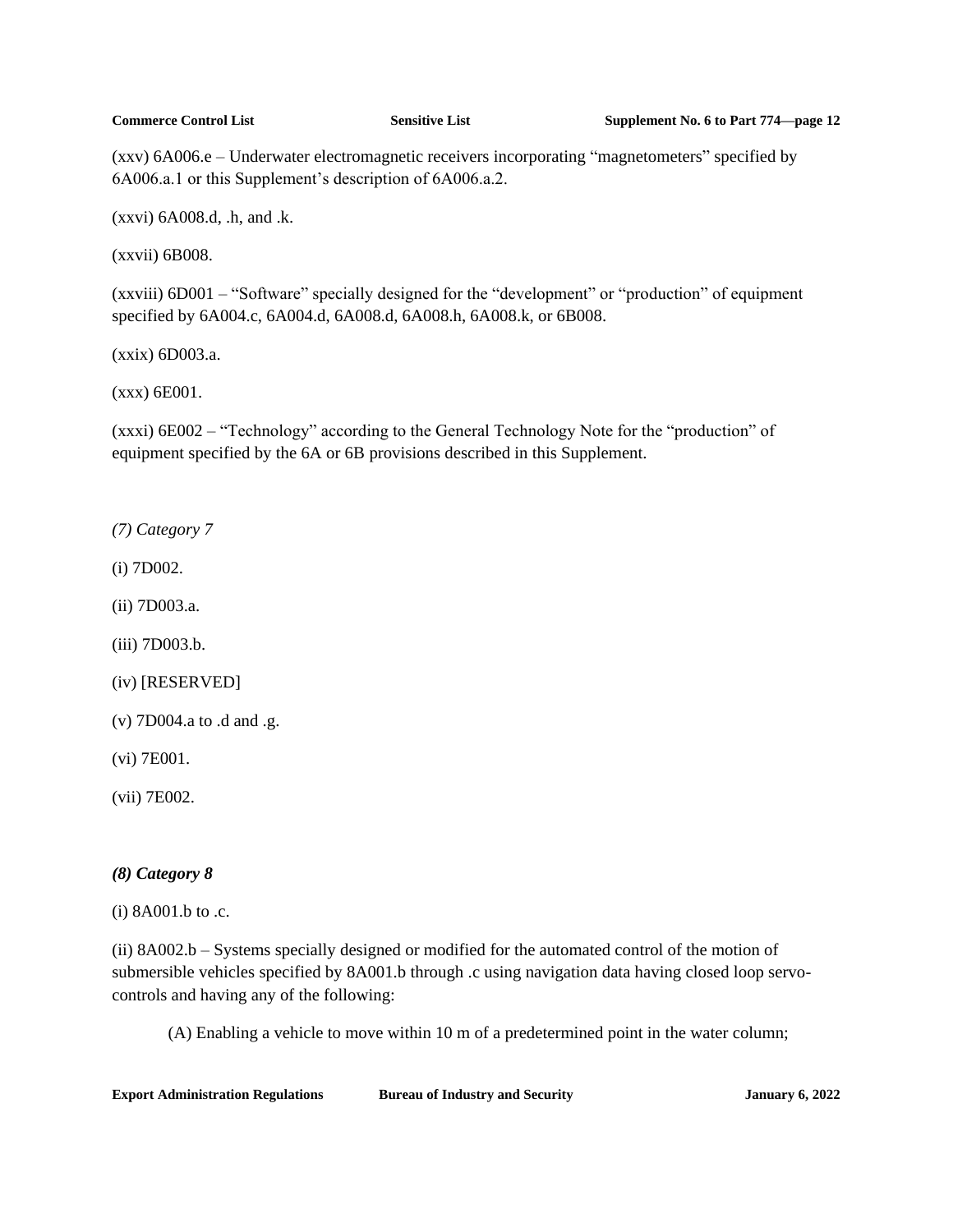(B) Maintaining the position of the vehicle within 10 m of a predetermined point in the water column; or

(C) Maintaining the position of the vehicle within 10 m while following a cable on or under the seabed.

(iii) 8A002.h and .j.

(iv) 8A002.o.3.

(v) 8A002.p.

(vi) 8D001 – "Software" specially designed for the "development" or "production" of equipment in 8A001.b to .c, 8A002.b (as described in this Supplement), 8A002.h, 8A002.j, 8A002.o.3, or 8A002.p.

(vii) 8D002.

(viii) 8E001 – "Technology" according to the General Technology Note for the "development" or "production" of equipment specified by 8A001.b to .c, 8A002.b (as described in this Supplement), 8A002.h, 8A002.j, 8A002.o.3, or 8A002.p.

(ix) 8E002.a.

## *(9) Category 9*

(i) 9A011.

(ii) 9B001.

(iii) 9D001 – "Software" specially designed or modified for the "development" of equipment or "technology", specified by 9A011, 9B001.b, 9E003.a.1 to a.5 or 9E003.a.8 or 9E003.h.

(iv) 9D002 – "Software" specially designed or modified for the "production" of equipment specified by 9A011 or 9B001.b.

(v) 9D004.a and .c.

(vi) 9E001.

(vii) 9E002.

(viii) [Reserved]

(ix) 9E003.a.1 to a.5, a.8.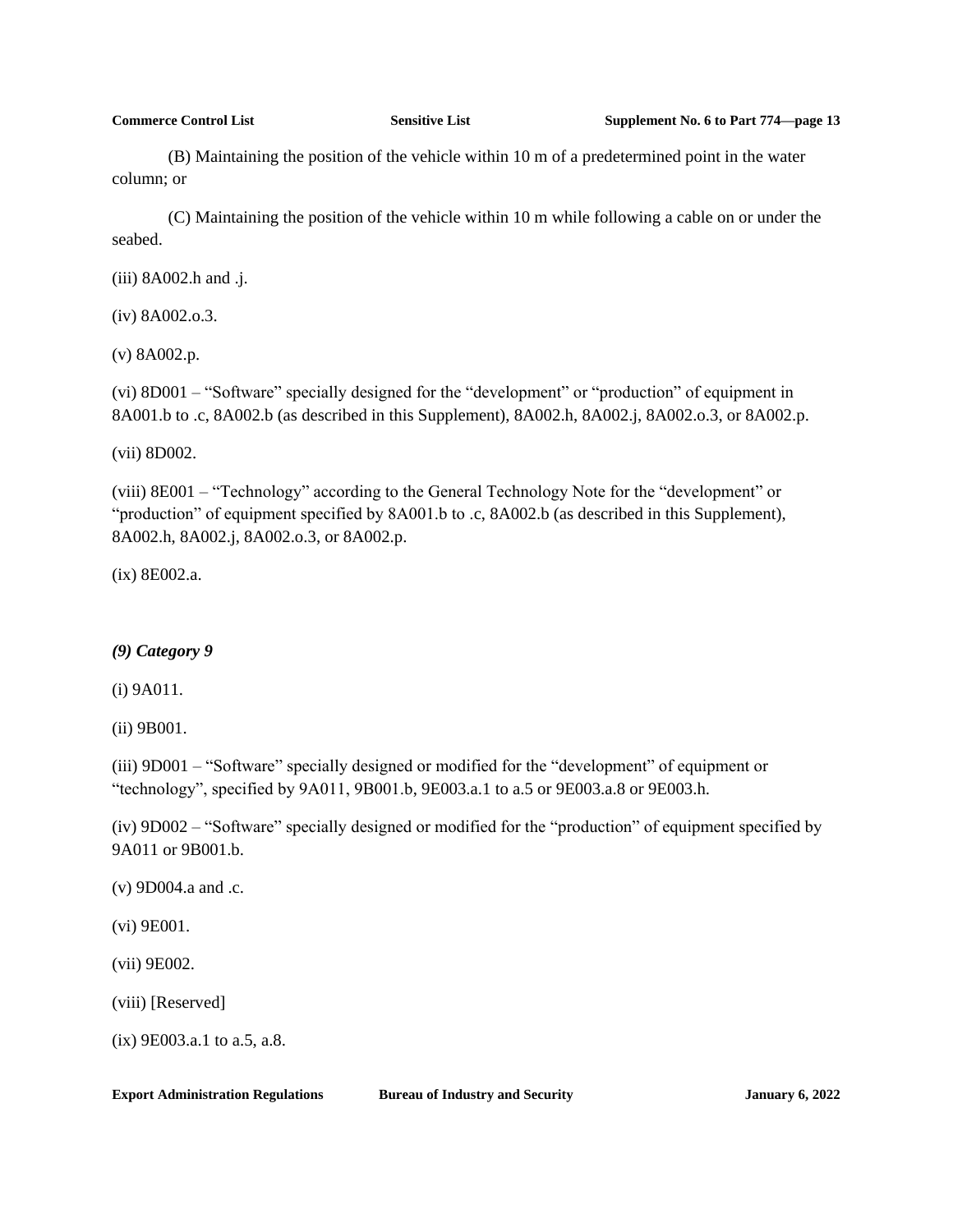(x) 9E003.h.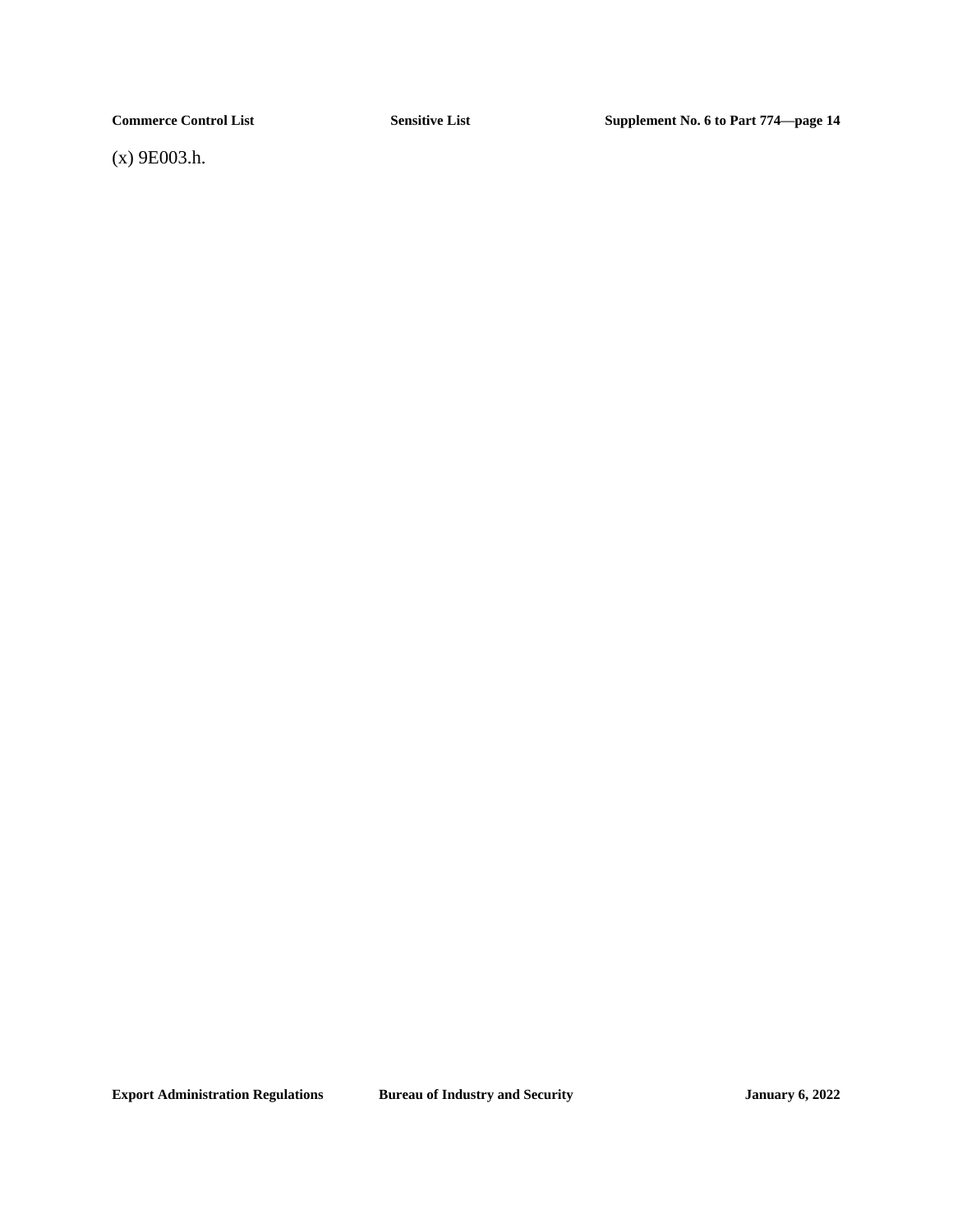# **SUPPLEMENT NO. 7 TO PART 774 – VERY SENSITIVE LIST**

<span id="page-25-0"></span>*Note to Supplement No. 7: While the items on this list are identified by ECCN rather than by Wassenaar Arrangement numbering, the item descriptions are drawn directly from the Wassenaar Arrangement's Very Sensitive List, which is a subset of the Wassenaar Arrangement's Sensitive List. If text accompanies an ECCN below, then the Very Sensitive List is limited to a subset of items classified under the specific ECCN or has differing parameters.*

*(1) Category 1*

(i) 1A002.a.1.

(ii) 1C001.

(iii) 1C012.

(iv) 1E001 – "Technology" according to the General Technology Note for the "development" or "production" of equipment and materials specified by 1A002.a, 1C001, or 1C012.

### *(2) Category 5 – Part 1*

(i) 5A001.b.5.

(ii) 5A001.h.

(iii) 5D001.a – "Software" specially designed for the "development" or "production" of equipment, functions or features specified by 5A001.b.5 or 5A001.h.

(iv) 5E001.a – "Technology" according to the General Technology Note for the "development" or "production" of equipment, functions, features or "software" specified by 5A001.b.5, 5A001.h, or 5D001.a.

### *(3) Category 6*

(i) 6A001.a.1.b.1 – Systems or transmitting and receiving arrays, designed for object detection or location, having a sound pressure level exceeding 210 dB (reference 1 μPa at 1 m) and an operating frequency in the band from 30 Hz to 2 kHz.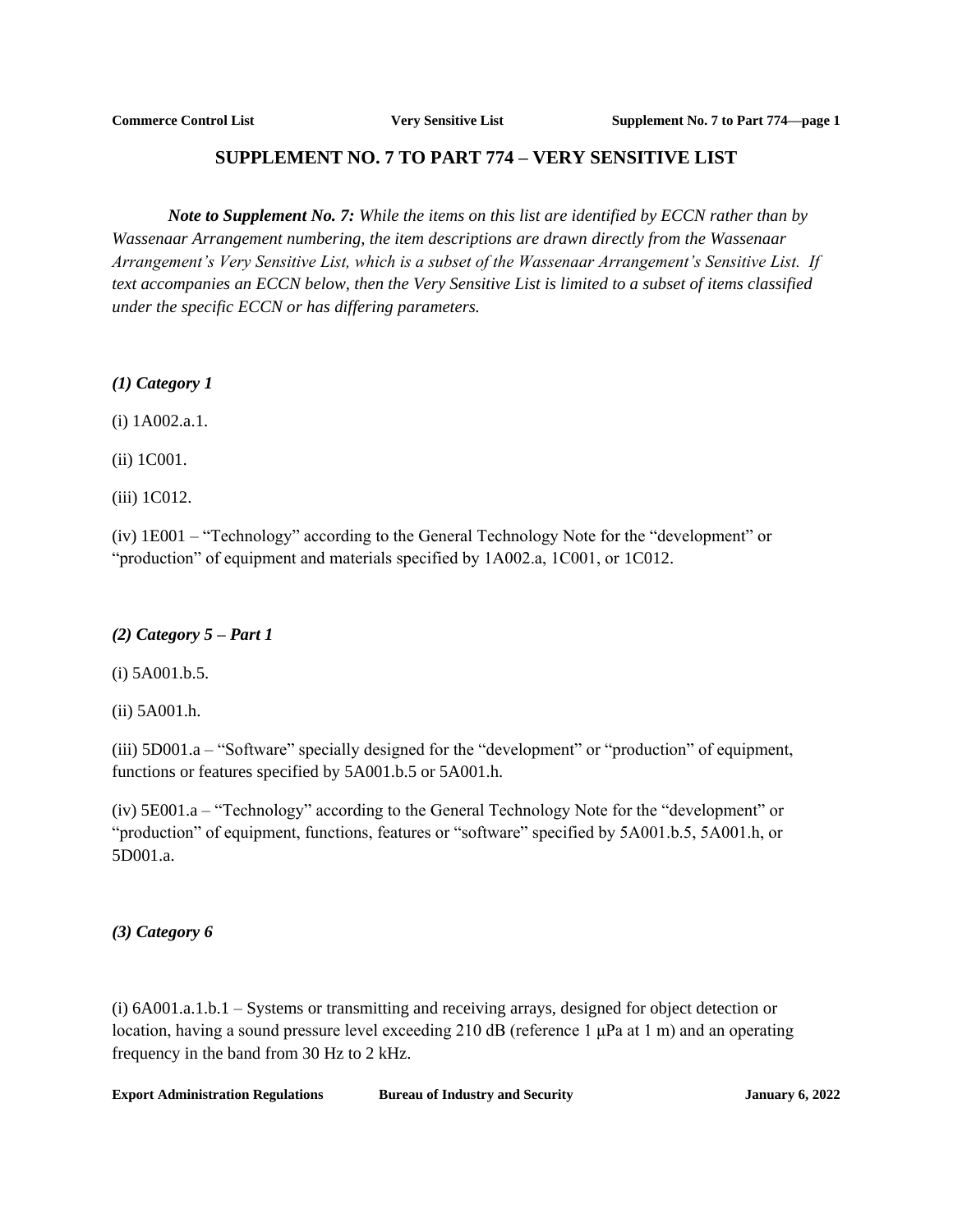(ii) 6A001.a.2.a.1 to a.2.a.3, a.2.a.5, or a.2.a.6.

(iii) 6A001.a.2.b.

(iv) 6A001.a.2.c – Processing equipment, specially designed for real time application with towed acoustic hydrophone arrays, having "user-accessible programmability" and time or frequency domain processing and correlation, including spectral analysis, digital filtering and beamforming using Fast Fourier or other transforms or processes.

(v) 6A001.a.2.e.

(vi) 6A001.a.2.f – Processing equipment, specially designed for real time application with bottom or bay cable systems, having "user-accessible programmability" and time or frequency domain processing and correlation, including spectral analysis, digital filtering and beamforming using Fast Fourier or other transforms or processes.

(vii) 6A002.a.1.c.

(viii) 6B008.

(ix) 6D001 – "Software" specially designed for the "development" or "production" of equipment specified by 6B008.

(x) 6D003.a.

(xi) 6E001 – "Technology" according to the General Technology Note for the "development" of equipment or "software" specified by the 6A, 6B, or 6D provisions described in this Supplement.

(xii) 6E002 – "Technology" according to the General Technology Note for the "production" of equipment specified by the 6A or 6B provisions described in this Supplement.

*(4) Category 7*

(i) 7D003.a.

(ii) 7D003.b.

*(5) Category 8*

(i) 8A001.b.